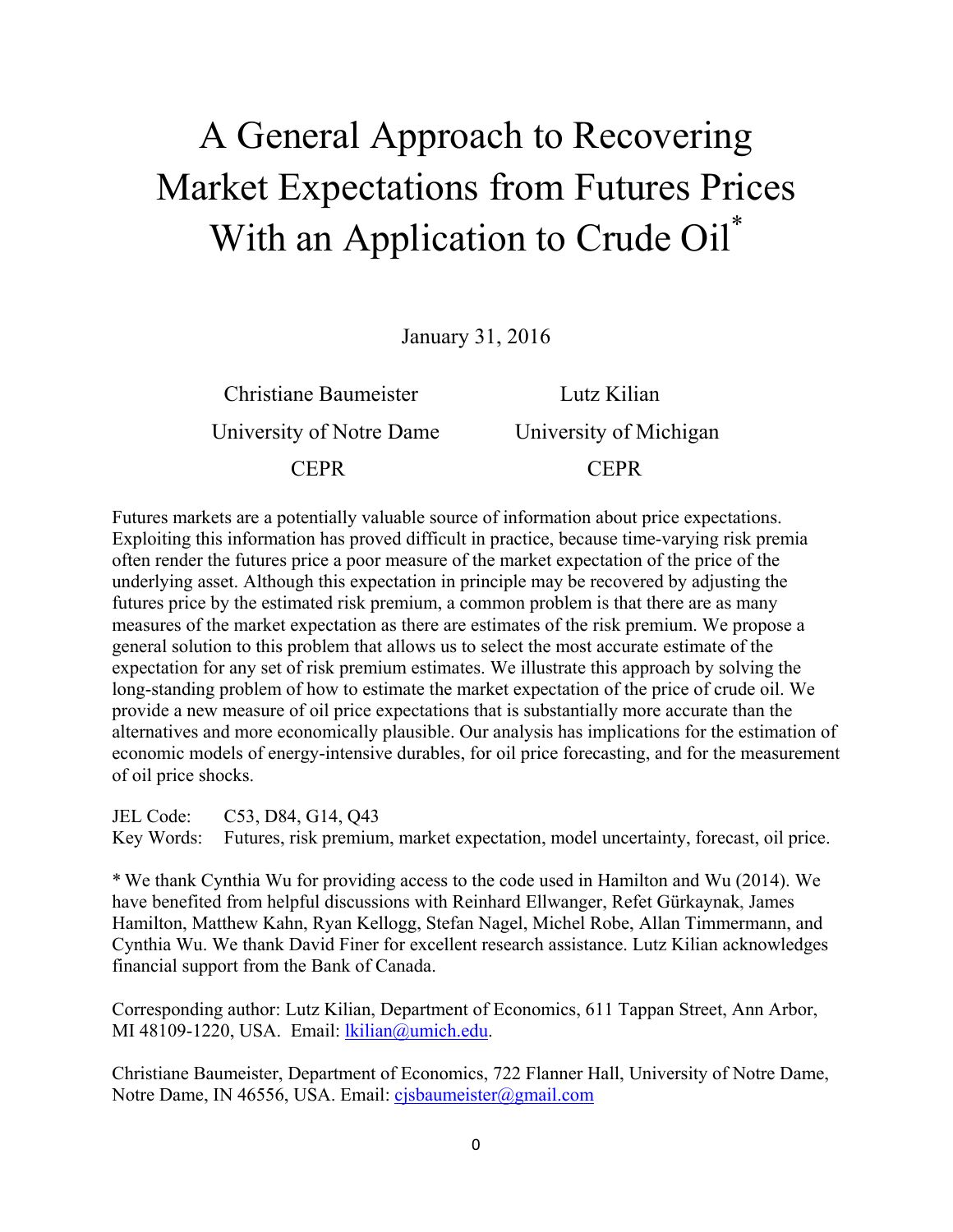### **1. Introduction**

Price expectations play a key role in a wide range of forward-looking economic models. One source of information about price expectations is futures markets. Many researchers have treated the futures price as a measure of the market expectation of the spot price. To the extent that there is a time-varying risk premium in futures markets, however, the futures price will deviate from the market expectation of the price of the underlying asset. This risk premium in principle can be estimated, but, depending on the model specification, the risk premium estimates may differ substantially. Because in practice there are as many measures of the market expectation as there are estimates of the risk premium, the problem of how to recover the market expectation has remained unresolved so far. We propose a general solution to this problem that allows us to select the best possible estimate of the market expectation for any set of risk premium estimates. The central idea is that  $-$  in the presence of a risk premium  $-$  the risk-premium adjusted futures price is the conditional expectation of the price and hence minimizes the mean-squared prediction error (MSPE) (e.g., Granger 1969). This theoretical result allows one to rank alternative model specifications based on their MSPE and to identify the most accurate measure of expectations.

We illustrate the usefulness of this approach by solving the long-standing problem of how to estimate the market expectation of the price of crude oil. We start by examining a wide range of methods of estimating the time-varying risk premium in oil futures markets and by demonstrating that alternative estimates of the risk premium for the same month may differ by as much as \$61. This model uncertainty makes it impossible to reach a consensus on the expectation of the price of oil without further analysis. We then evaluate the merits of these estimates based on the predictive content of the implied oil price expectations. Based on the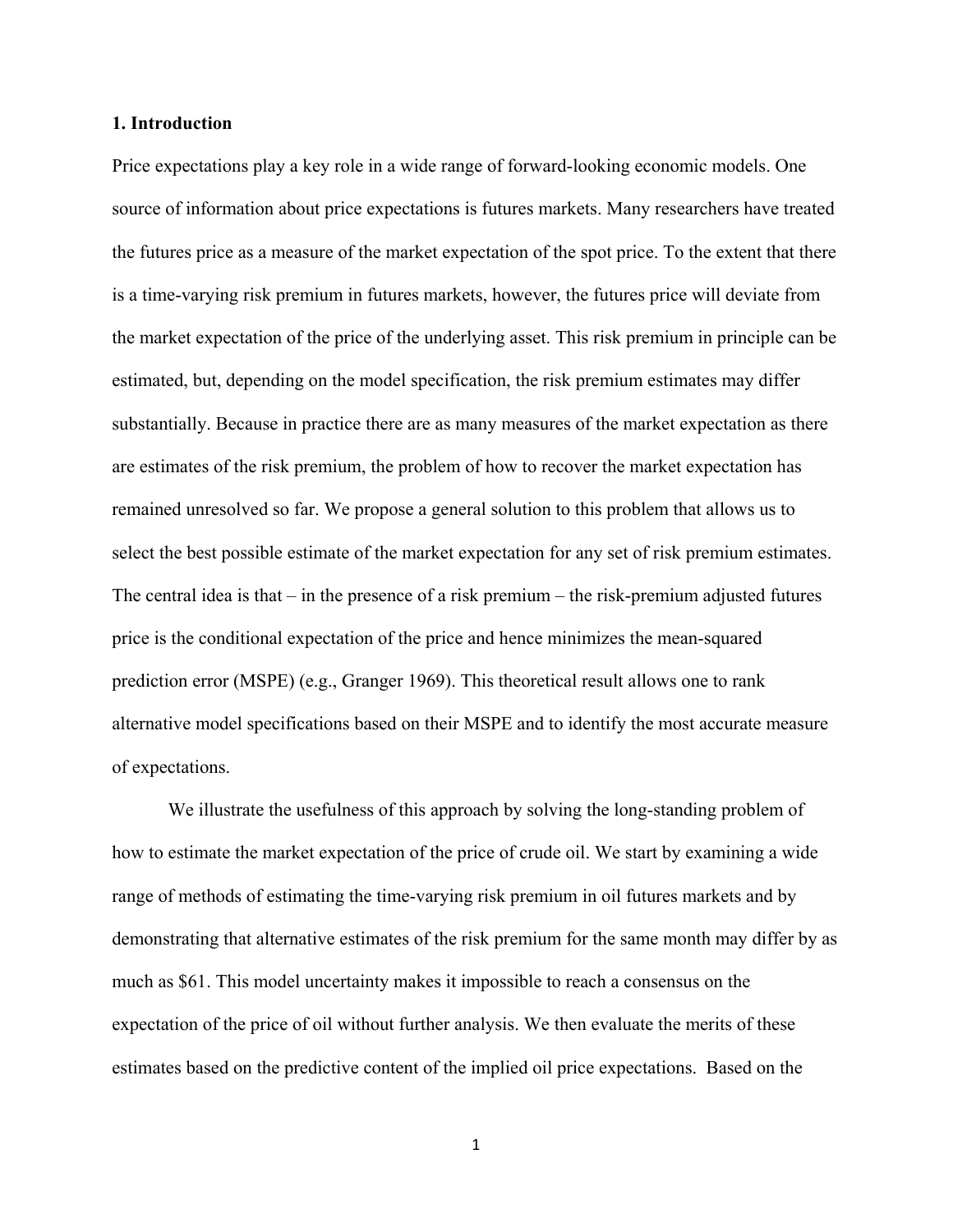MSPE ranking, the most accurate estimate of the expectation of the price of oil is obtained by adjusting the oil futures price by the risk premium inferred from the term-structure model of Hamilton and Wu (2014). This expectations measure not only is more accurate than any other estimate of the oil price expectation that we considered (including the unadjusted oil futures price), but also is economically more plausible.

Our new measure of oil price expectations consisting of monthly time series of expectations at horizons of up to one year can be used in estimating economic models of automobile purchases, investment decisions under uncertainty, environmental policies and regulatory reforms. It also allows a retrospective analysis of the evolution of the market's oil price expectations since 1992, and it provides an important input for empirical models of learning in financial markets. We find, for example, that the futures market did not anticipate the oil price decline of late 2008, but that market expectations were substantially lower than the 12 month oil futures price in mid-2008. Another interesting finding is that between 2010 and mid-2013 the one-year-ahead market expectation of the price of oil had stabilized near \$90, notwithstanding the fluctuations in the oil futures price. We also show that the systematic failure of the oil futures price as a predictor of the spot price between 2003 and mid-2008 can be largely explained by fluctuations in the risk premium.

Oil price expectations also play an important role in the macroeconomic projections generated by central banks and international organizations. It is common for central banks to rely on oil futures prices in forming out-of-sample oil price forecasts. Given the empirical success of the Hamilton-Wu term structure model in estimating historical oil price expectations, a natural question is whether this method could also be used to improve the accuracy of central banks' oil price expectations. We provide some tentative evidence that risk-premium adjusted oil futures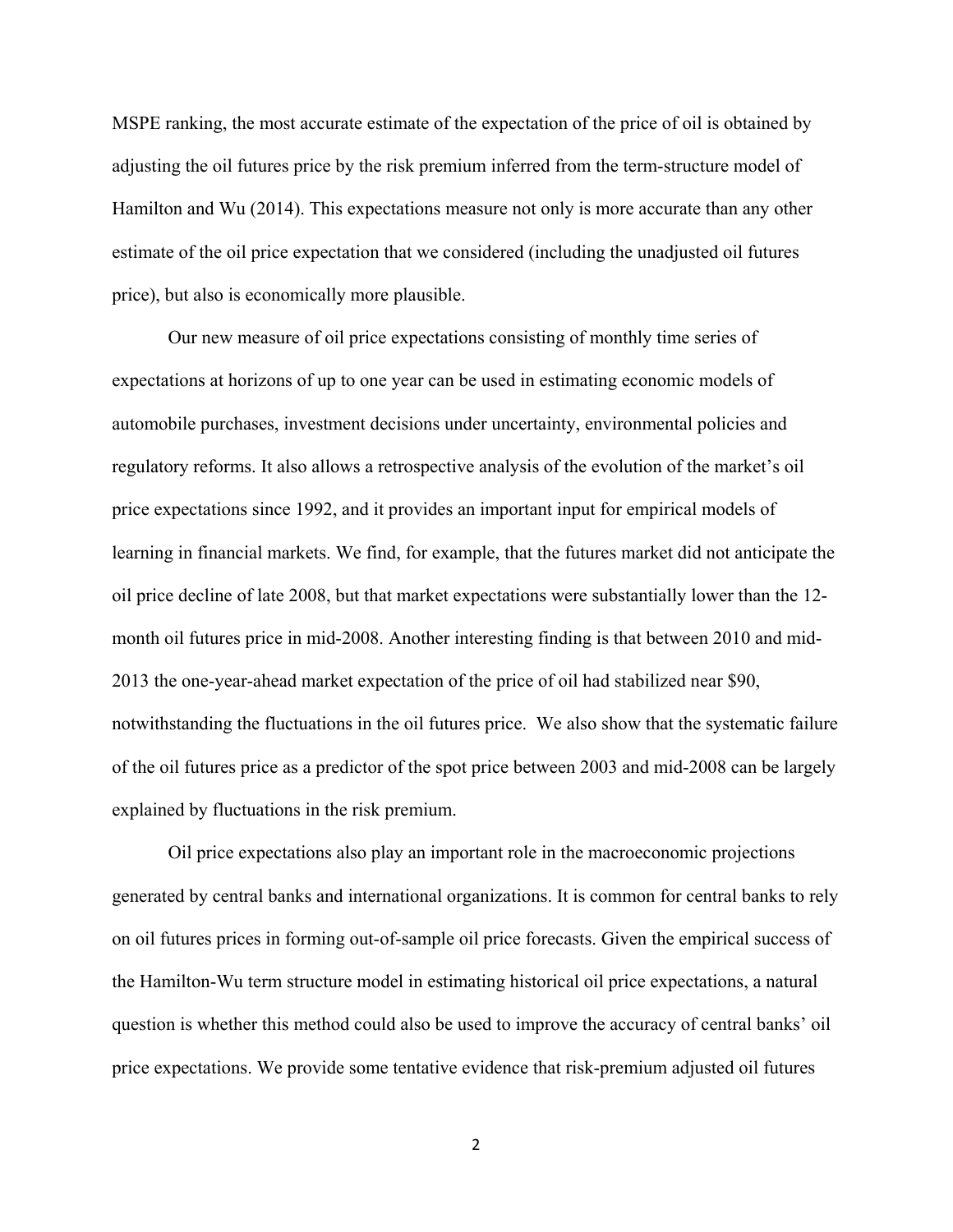prices obtained from real-time estimates of the Hamilton-Wu model at horizons up to nine months are more accurate out of sample than the unadjusted oil futures price.

The remainder of the paper is organized as follows. Section 2 reviews the emerging consensus on the existence of a time-varying risk premium in oil futures markets and explains why the existing evidence is inconclusive. In section 3 we demonstrate how the time-varying risk premium in oil futures markets may be estimated using a novel regression approach, and how these estimates can be used to measure the market's expectations of the dollar price of crude oil at selected horizons. In section 4 we quantify the historical evolution of alternative risk premium estimates and their dispersion across model specifications. Section 5 introduces our procedure for ranking alternative estimates of the time-varying risk premium, explains its theoretical rationale, and illustrates its implementation. Section 6 highlights what we learn about the market's oil price expectations from the preferred model specification. Section 7 examines the out-of-sample accuracy of risk-premium adjusted oil futures prices. Section 8 summarizes additional results based on quarterly data contained in the appendix. The concluding remarks are in section 9.

# **2. Risk premia in the oil futures market: What we know and why we care**

For many years, the standard practice among policymakers and central bankers, in the business community, in the financial press and in the academic literature, has been to interpret the price of West Texas Intermediate (WTI) crude oil futures as the market expectation of the spot price of WTI crude oil. For example, there is a long tradition of using oil futures prices as proxies for energy price expectations in empirical models of the purchases of energy-intensive durables, in models of the effect of uncertainty on investment decisions, and in models of the impact of regulatory policies such as automotive fuel standards and gasoline taxes (e.g., Busse, Knittel and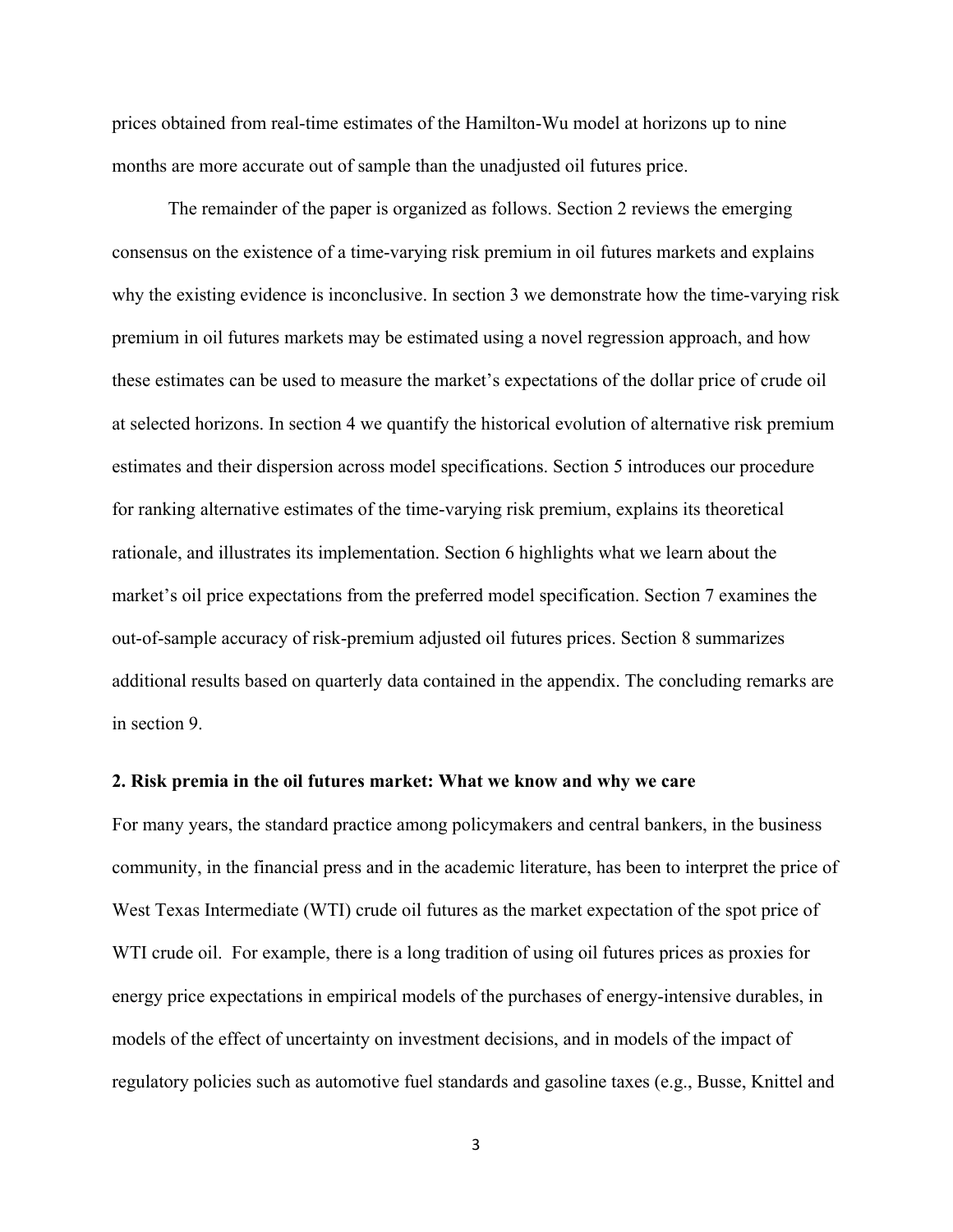Zettelmeyer 2013; Kellogg 2014; Allcott and Wozny 2014).

 This practice has been challenged in recent years by a large number of empirical studies documenting the existence of time-varying risk premia in the oil futures market. Examples include De Roon, Nijman, and Veld (2000), Sadorsky (2002), Pagano and Pisani (2009), Acharya, Lochstoer, and Ramadorai (2013), and Etula (2013). These studies provide direct evidence that returns in oil futures markets can be predicted using a range of aggregate and commodity-market specific financial and macroeconomic variables, which implies the presence of a time-varying risk premium.<sup>1</sup> Singleton (2014) summarizes this new consensus by noting that "the evidence for time-varying risk premiums in oil markets … seems compelling". This risk premium drives a wedge between the oil futures price and the expected spot price of crude oil, invalidating the use of oil futures prices as measures of market expectations.

 Although the evidence in this literature may seem overwhelming at first sight, closer inspection reveals that it is difficult to draw general conclusions from these empirical studies. First, sometimes in this debate little distinction is made between results for crude oil and for other commodities.<sup>2</sup> A closely related problem is that many studies do not explicitly focus on crude oil, but estimate time-varying risk premia for portfolios of several energy commodities. Such studies are not informative about the question of time-varying risk premia in the crude oil market.<sup>3</sup> Second, studies focusing on crude oil tend to differ greatly in the sample period covered and in the horizon for which the risk premium is computed, making it difficult to compare the

<sup>&</sup>lt;sup>1</sup> The month-to-month return on futures is typically defined as  $(F_{t+1}^{h-1} - F_t^h)/F_t^h$ , where  $F_t^h$  denotes the price of a futures contract with a maturity of *h* months entered into in month *t*.

<sup>&</sup>lt;sup>2</sup> For example, Singleton (2014) cites Fama and French (1987) as having provided evidence of a time-varying risk premium in the crude oil market, yet oil was never considered in their paper. At the time Fama and French (1987) was written, the WTI oil futures market was still in its infancy.

 $3$  A case in point is the study by Hong and Yogo (2012), which provides results for an energy portfolio consisting of heating oil, gasoline, crude oil, natural gas, and propane gas, but no results that speak directly to the question of the risk premium in the crude oil market.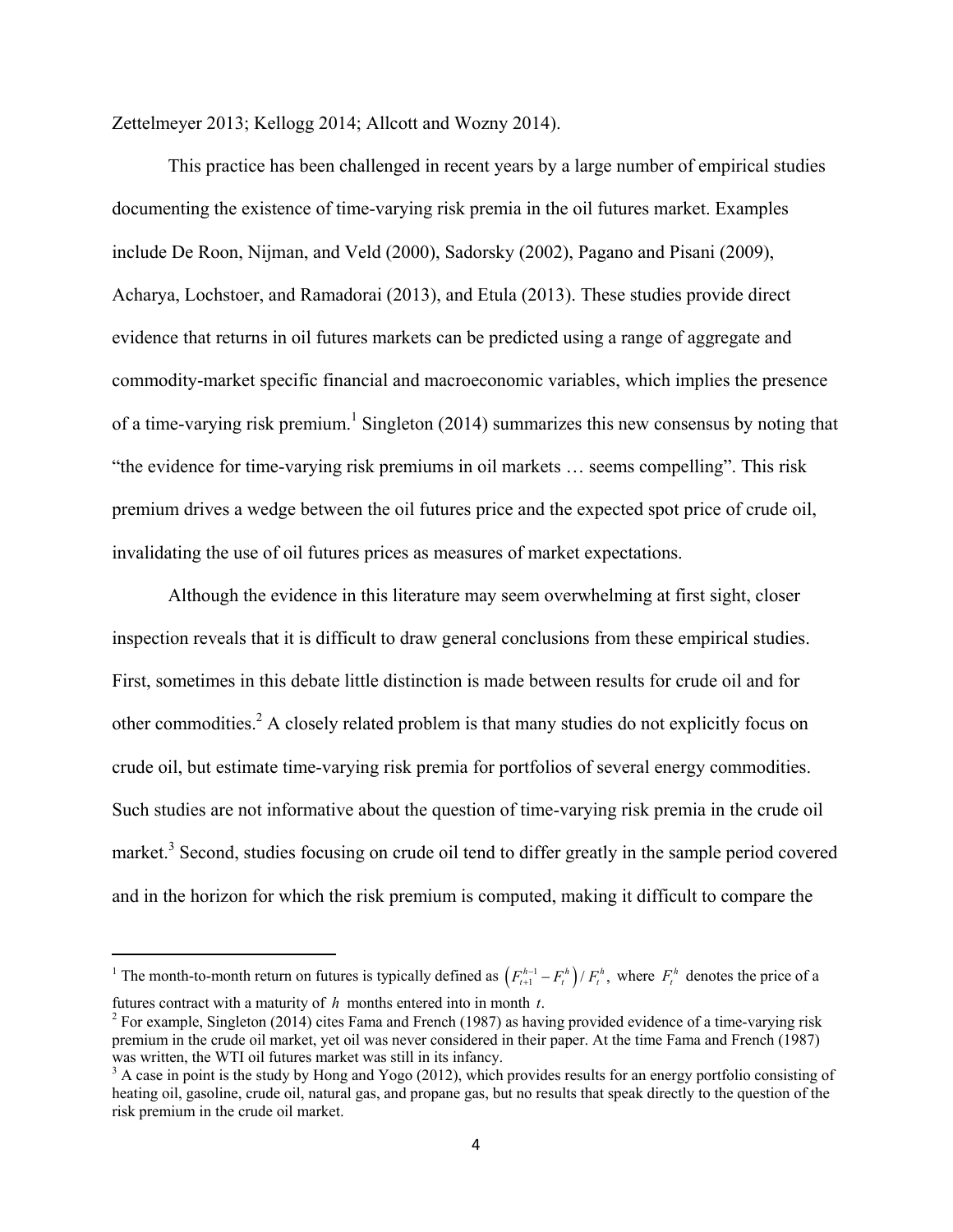estimates. Third, there is no agreement on the question of which predictors should be used for estimating the risk premium. Whereas one study might favor one set of predictors, the next study may focus on an entirely different set of predictors. This fact suggests that there is scope for improving risk premium estimates by combining predictors.

Our paper provides a systematic investigation of the evidence for a time-varying risk premium in the oil futures market with the objective of quantifying its evolution in dollar terms and of deriving the implied oil price expectations. Because traditional return regressions based on holding-period returns do not yield estimates of the magnitude of the dollar risk premium at the horizon of interest, as required for the construction of measures of the implied oil price expectations, we instead estimate the risk premium as the predictable component of the payoff of an oil futures contract. We evaluate the predictive content of a wide range of predictors, drawing on the existing literature on time-varying risk premia in commodity futures markets. When the original study did not consider crude oil specifically we extend the analysis to the oil futures market. We also consider predictors that heretofore have only been used in modelling returns on energy portfolios, and we generalize existing model specifications by combining many predictors. For each set of predictors we follow as closely as possible the data definitions in the literature, but we extend the sample until June 2014, which in many cases amounts to a substantial increase in the sample size. We present results for prediction horizons of 3, 6, 9, and 12 months, and we evaluate all model specifications based on the same evaluation period to the extent that the data are available. $4$ 

 $4$  Restricting the horizon to 12 months allows a systematic evaluation of the accuracy of the predictive models over a long evaluation period. Clearly, for some applications longer maturities are of interest. For example, Kellogg (2014) focuses on the 18-month futures contract. It would be straightforward to extend our analysis to such horizons, but only at the cost of a shorter evaluation period.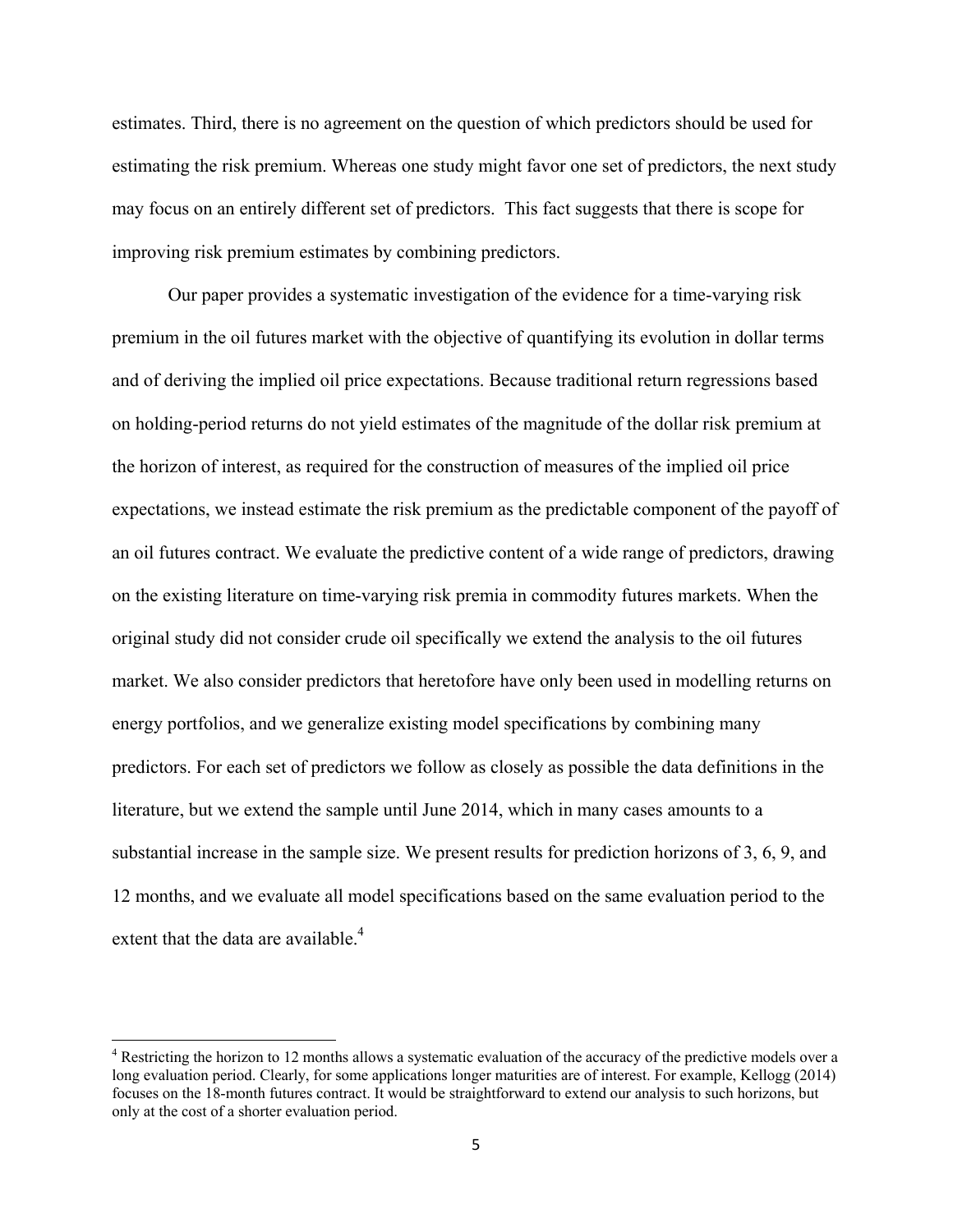#### **3. Estimating the risk premium and the expectation of the price of oil**

Oil futures markets facilitate the transfer of non-diversifiable risk to market participants who are willing to bear it. The market price of this risk is known as the risk premium. Let  $F_t^h$  denote the current dollar price of an oil futures contract maturing *h* periods from now, and  $S_{t+h}$  the corresponding spot price of oil at the expiry date of the futures contract. The random payoff of a long position is  $S_{t+h} - F_t^h$ . Standard no arbitrage arguments imply that

$$
E_t\bigg[Q_{t+h}\bigg(S_{t+h}-F_t^h\bigg)\bigg]=0,
$$

where  $Q_{t+h}$  denotes a stochastic pricing kernel. Rearranging this expression yields

$$
F_t^h = E_t [S_{t+h}] + \text{cov}(S_{t+h}, Q_{t+h}) / E_t [Q_{t+h}]
$$

where  $cov(S_{t+h}, Q_{t+h})/E_t[Q_{t+h}]$  is the risk premium. It is readily apparent that  $F_t^h = E_t[S_{t+h}]$  if and only if  $cov(S_{t+h}, Q_{t+h})/E_t[Q_{t+h}] = 0$ . In that case,  $E_t[S_{t+h} - F_t^h] = 0$ , where  $S_{t+h} - F_t^h$  denotes the error from predicting the spot price of oil based on the oil futures price. Thus, evidence of a predictable component in the prediction error such that  $E_t \left[ S_{t+h} - F_t^h \right] \neq 0$ would be consistent with the presence of a time-varying risk premium.

The prediction error  $S_{t+h} - F_t^h$  is not stationary and must be transformed to allow us to estimate its predictable component by regression methods. For this purpose it is useful to normalize the dependent variable without loss of generality as  $(S_{t+h} - F_t^h) / F_t^h$ . This variable may be viewed as the payoff on an oil futures contract held to maturity. We use the exact percent deviation rather than its log approximation because the percent deviations can be large. The risk premium then may be estimated from the regression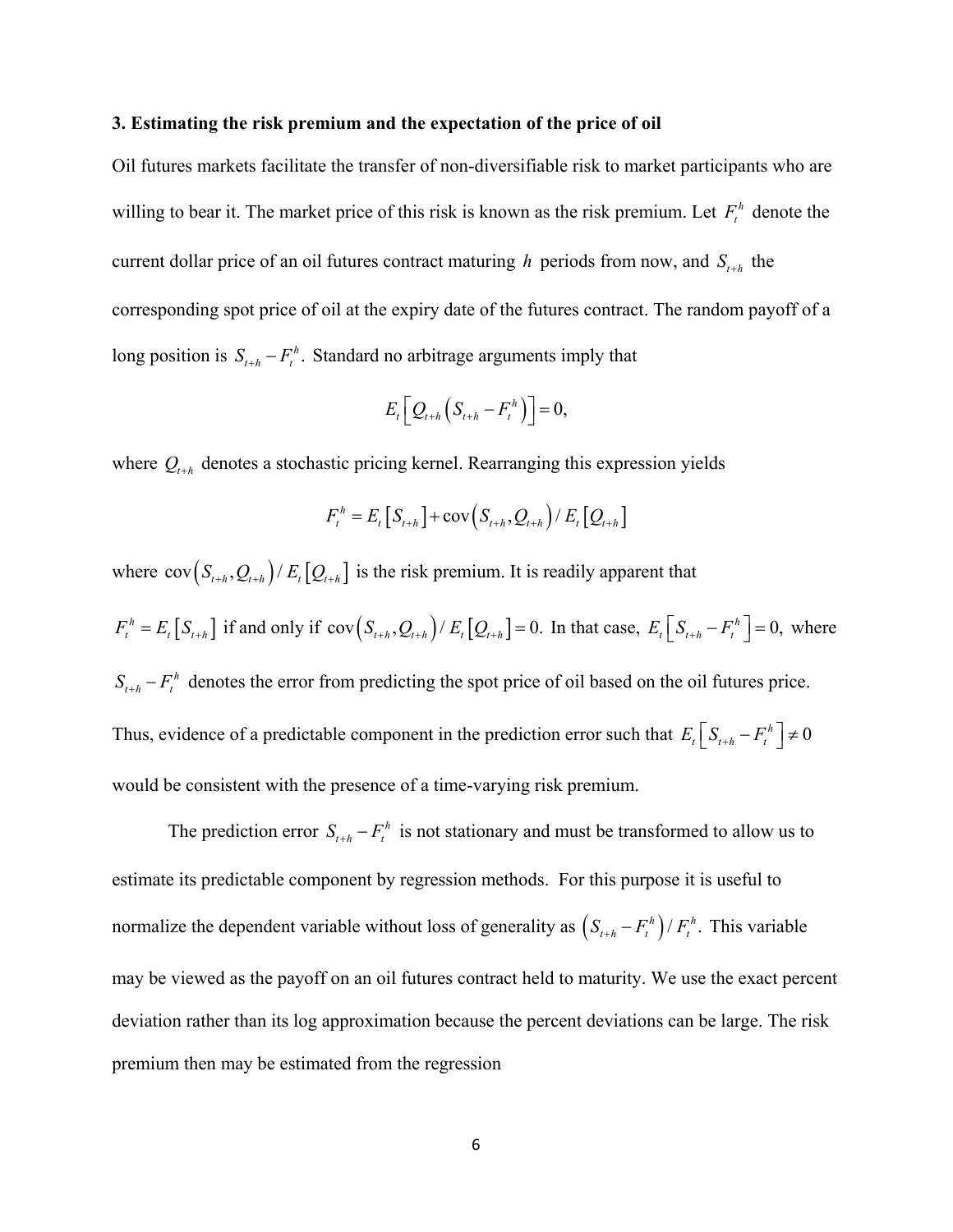$$
\frac{S_{t+h} - F_t^h}{F_t^h} = \alpha_h + \beta_h x_t + \nu_{t+h},
$$
\n(1)

where  $x_t$  denotes the vector of predictors,  $v_{t+h}$  is the mean zero error term, and  $\alpha_h$  and  $\beta_h$  are the horizon-specific regression coefficients. The predictors included in  $x<sub>i</sub>$  are chosen based on the existing literature on the time-varying risk premium in oil futures markets. Solving equation (1) for  $S_{t+h}$  yields

$$
S_{t+h} = (1 + \alpha_h + \beta_h x_t + v_{t+h}) F_t^h.
$$

Hence, the market's expectation of the spot price of oil *h* months from now

$$
E_t(S_{t+h}) = F_t^h \left(1 + \alpha_h + \beta_h x_t\right),\tag{2}
$$

may be constructed as the risk-premium adjusted oil futures price, where the dollar risk premium is  $RP_t^h = F_t^h - E_t(S_{t+h})$ . The OLS estimator of regression model (1) generates a consistent estimate of  $RP_t^h$  and of the implied oil price expectation. Moreover, using the full sample in estimating this regression under the maintained assumption of stationarity will result in optimal estimates of the risk premium at date *t* and hence of the oil price expectation prevailing in the market at that point in time.<sup>5</sup>

#### **4. Alternative estimates of the time-varying risk premium**

Our analysis focuses on the WTI price of crude oil. $<sup>6</sup>$  We consider three classes of models for</sup> estimating the time-varying risk premium. The first class of models follows Fama and French

<sup>&</sup>lt;sup>5</sup> It might seem that an alternative approach would have been to standardize the prediction error as  $(F_t^h - S_{t+h})/S_{t+h}$ . Although the latter transformation also renders the dependent variable stationary, it would not be useful for our purposes, because  $E_t\left[\left(F_t^h - S_{t+h}\right)/S_{t+h}\right] = 0$  does not imply  $E_t\left[F_t^h - S_{t+h}\right] = 0$  due to Jensen's inequality. Because  $E_{t} \left[ \left( F_{t}^{h} - S_{t+h} \right) / S_{t+h} \right]$  will be positive in expectation and time varying, when  $E_{t} \left[ F_{t}^{h} - S_{t+h} \right] = 0$ , evidence that this dependent variable is predictable need not be evidence of a time-varying risk premium.

 $6$  For a related analysis of the Brent price of crude oil see Baumeister and Kilian (2016a, b).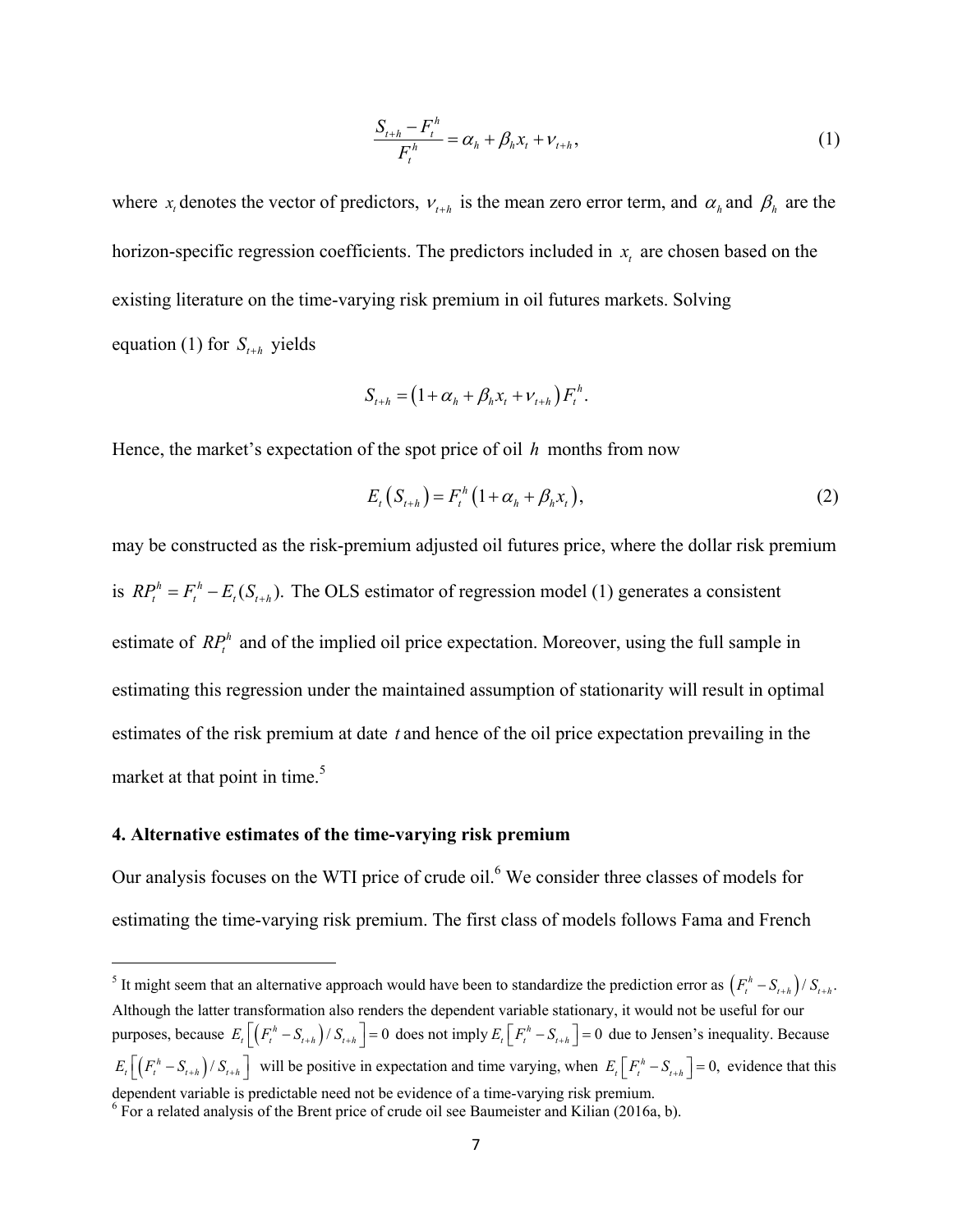(1987, 1988) in focusing on the predictive power of the basis, defined as  $(F_t^h - S_t)/S_t$ , in model (1). The second class of models utilizes a wider set of monthly predictors in model (1),

corresponding to the sets of predictors previously used in the literature on monthly return regression models, as described in Table  $1<sup>7</sup>$  Examples include financial and macroeconomic variables that measure the state of the U.S. and global economy as well as oil-market specific variables that capture, for example, oil inventory dynamics, the degree of financialization, and hedging pressures in the oil futures market and in related futures markets. The construction of the data is described in the appendix. The third class of models relies on direct estimates of the risk premium from term structure models based on oil futures prices only (see Hamilton and Wu  $2014$ ).<sup>8</sup>

Despite the growing evidence that there is a statistically significant time-varying risk premium in the oil futures market, no one to date has quantified these risk premia in dollars, as required for the construction of measures of oil price expectations. The methodology proposed in section 3 allows us to derive consistent monthly estimates of the time-varying risk premium at each horizon of interest based on alternative specifications of equation (1). These estimates along with the corresponding estimate from the term structure model of Hamilton and Wu (2014) are reported in Figure 1. For expository purposes we focus on the 12-month horizon. Qualitatively similar results are obtained for all other horizons. Given our definition of  $F_t^{12} = E_t(S_{t+12}) + RP_t^{12}$ , a risk premium of -\$5, for example, means that the implied oil price expectation exceeds the oil futures price by \$5.

 $^7$  Only two studies have used quarterly predictors (see Etula 2013, Acharya et al. 2013). These predictors are examined in section 8.

<sup>&</sup>lt;sup>8</sup> Building on Ang and Piazzesi (2003), Hamilton and Wu propose a model of the time-varying risk premium that imposes an affine factor structure for oil futures prices. Estimation of the model only requires data for oil futures prices on the last day of each week. Time-varying risk premia are obtained as the difference between observed oil futures prices and the rational expectation of oil futures prices implied by the estimated term structure model.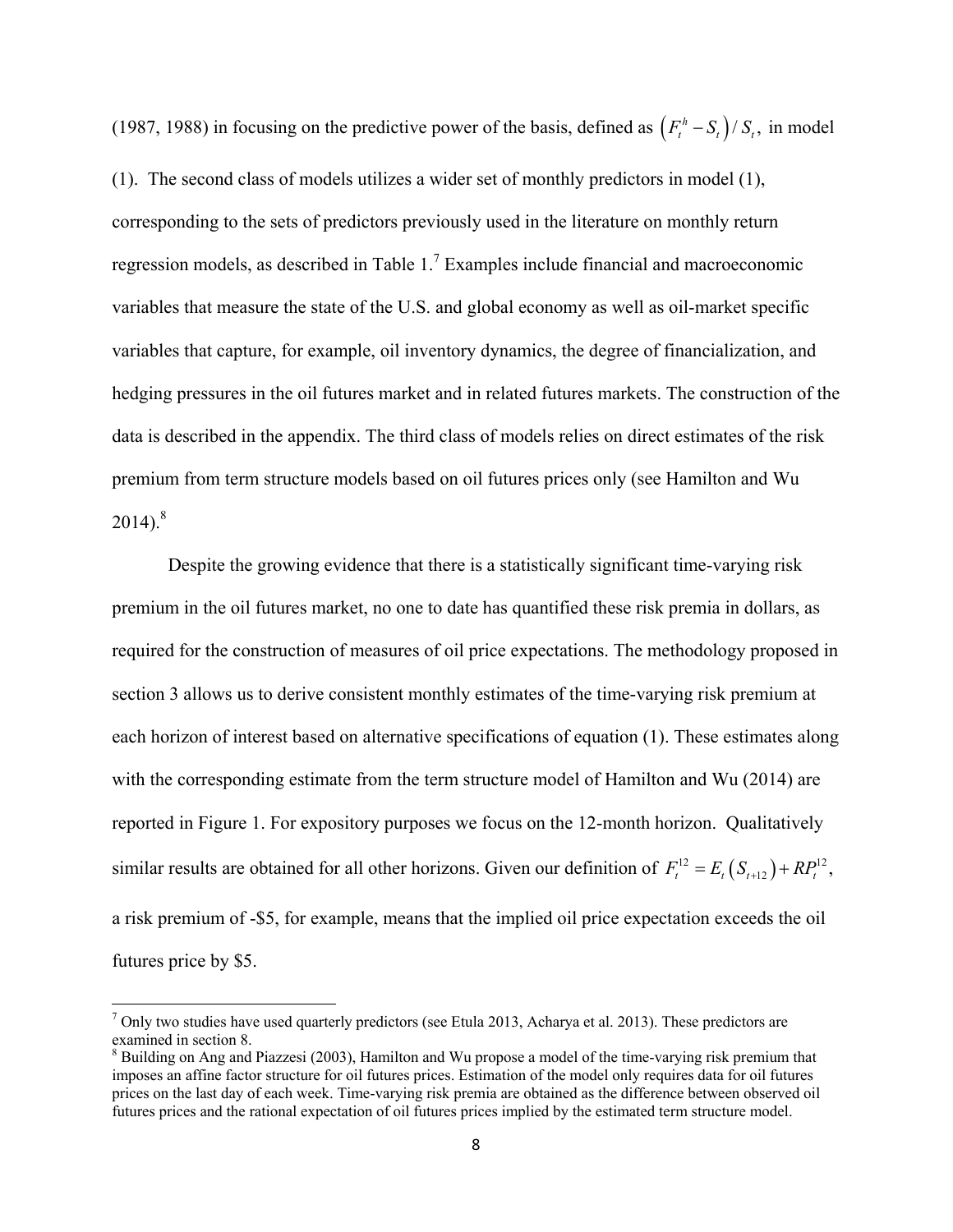Figure 1 allows a comparison of the risk premium estimates across our 17 model specifications. Figure 1 shows that all models agree that the risk premium prior to 2004 has been slightly negative on average. In 2004, however, there is a systematic downward shift in the average risk premium estimate, regardless of the model specification, accompanied by increased dispersion in the risk premium estimates across specifications and over time. The most striking insight provided by Figure 1 is that there is substantial disagreement on the magnitude and sign of the time-varying risk premium in the WTI futures market, especially in the last decade. Alternative estimates of the risk premium may differ by as much as \$61 for the same month. The largest dispersion is observed for May 2008. The standard deviation of the risk premium estimates across alternative model specifications range from \$0.36 in a given month to \$14.47.

This point is important because the standard approach to recovering price expectations from futures prices is to subtract  $\widehat{RP}_t^h$  from the futures price (e.g., Piazzesi and Swanson 2008). Figure 1 shows that this strategy would lead to a bewildering array of mutually inconsistent expectations estimates. Clearly, not all of the risk premium estimates in Figure 1 can be equally valid. This raises the question of which risk premium estimates we can rely on and which ought to be discarded. Answering this question is essential for constructing a unique and reliable measure of oil price expectations. In the next section we demonstrate how one can recover the most credible estimate of the risk premium and hence of the oil price expectations from any given set of candidate estimates.

### **5. How to select the most accurate estimate of the risk premium**

Although the idea of measuring market expectations by risk adjusting futures prices is not new, the fact that different estimates of the risk premium imply very different estimates of the market expectation of the price creates a challenge for applied researchers interested in measuring the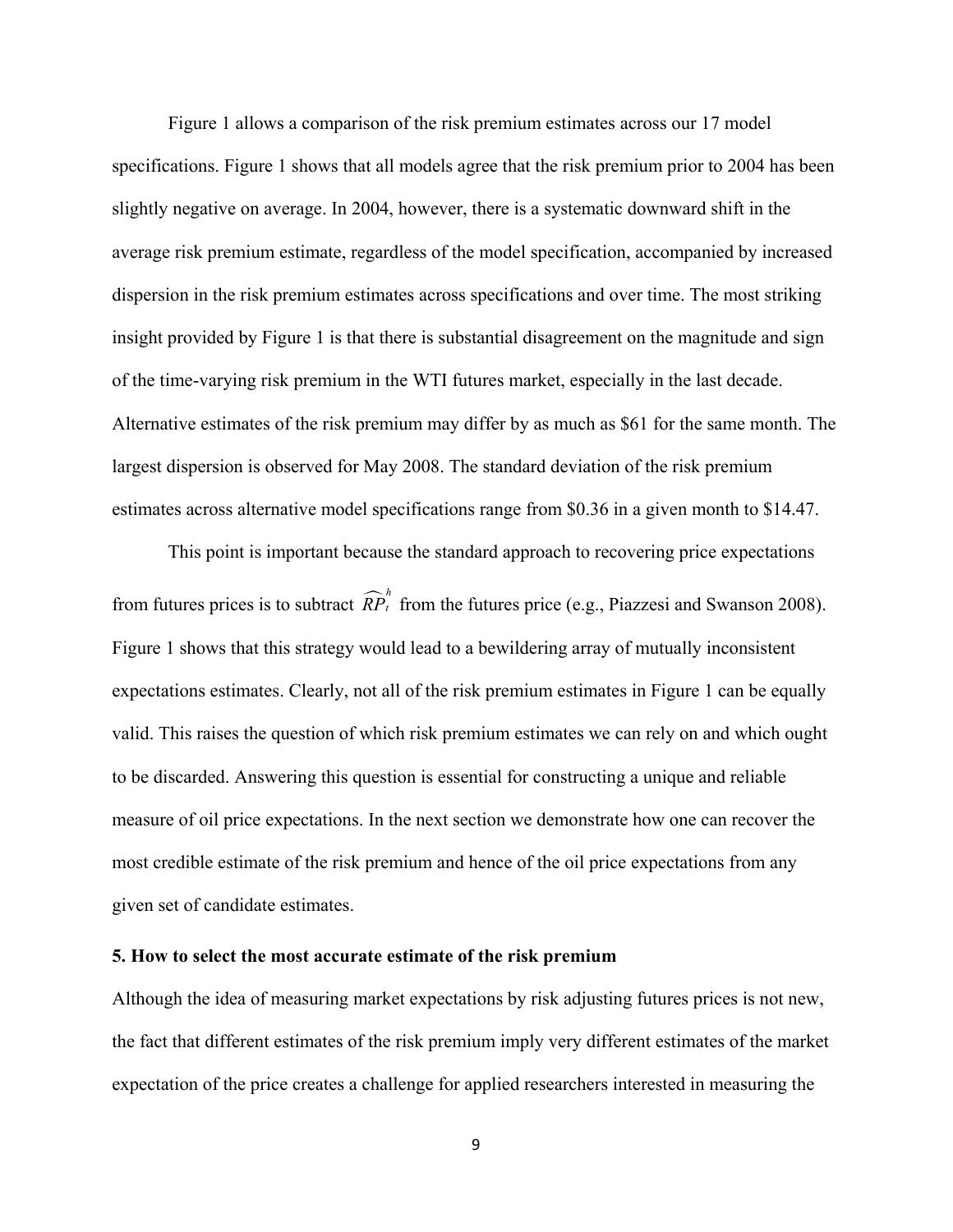price expectations that prevailed in futures markets. This situation is not unique to oil futures markets, but is a common feature of many futures markets.

 Suppose that we are interested in constructing a measure of how the market expectation of the spot price, denoted by  $E_t(S_{t+h})$ , has evolved over time in the past. In the absence of a fully articulated economic decision problem, the conventional metric in assessing the accuracy of price expectations is their MSPE, defined as  $E[S_{t+h} - E_t(S_{t+h})]^2$ .<sup>9</sup> As noted earlier, standard arbitrage arguments imply that in the absence of a risk premium the futures price is the conditional expectation of the spot price,  $F_t^h = E_t[S_{t+h}]$  (e.g., Pindyck 2001; Serletis 1991; Alquist and Kilian 2010). It is a well-known statistical result that the conditional expectation minimizes the MSPE under quadratic loss (e.g., Granger 1969; Granger and Newbold 1986). Hence, in the absence of a risk premium,  $F_t^h$  minimizes the MSPE. It follows immediately that in the presence of a time-varying risk premium,  $F_t^h - RP_t^h$  instead attains the minimum MSPE.

While  $RP_t^h$  is not observable, it can be estimated based on the full sample, as described in section 3. Misspecifications of the risk premium model would be expected to reveal themselves based on a comparison of the MSPEs of  $F_t^h$  and  $F_t^h - \widehat{RP}_t^h$ . It follows immediately that any  $\widehat{RP}_t^h$  that yields an expectation  $F_t^h - \widehat{RP}_t^h$  with higher MSPE than  $F_t^h$  is inadmissible and should be discarded from further consideration. Moreover, it follows that the most credible risk premium estimate, among a given set of candidate estimates, is obtained by selecting the specification that delivers the largest MSPE reductions for the implied oil price expectation. Below we illustrate this general idea in the context of the problem of recovering expectations

 $9^9$  For example, Anderson et al. (2011) evaluate survey energy price expectations based on their MSPE. This approach is also standard in the literature on forecasting energy prices (e.g., Alquist et al. 2013).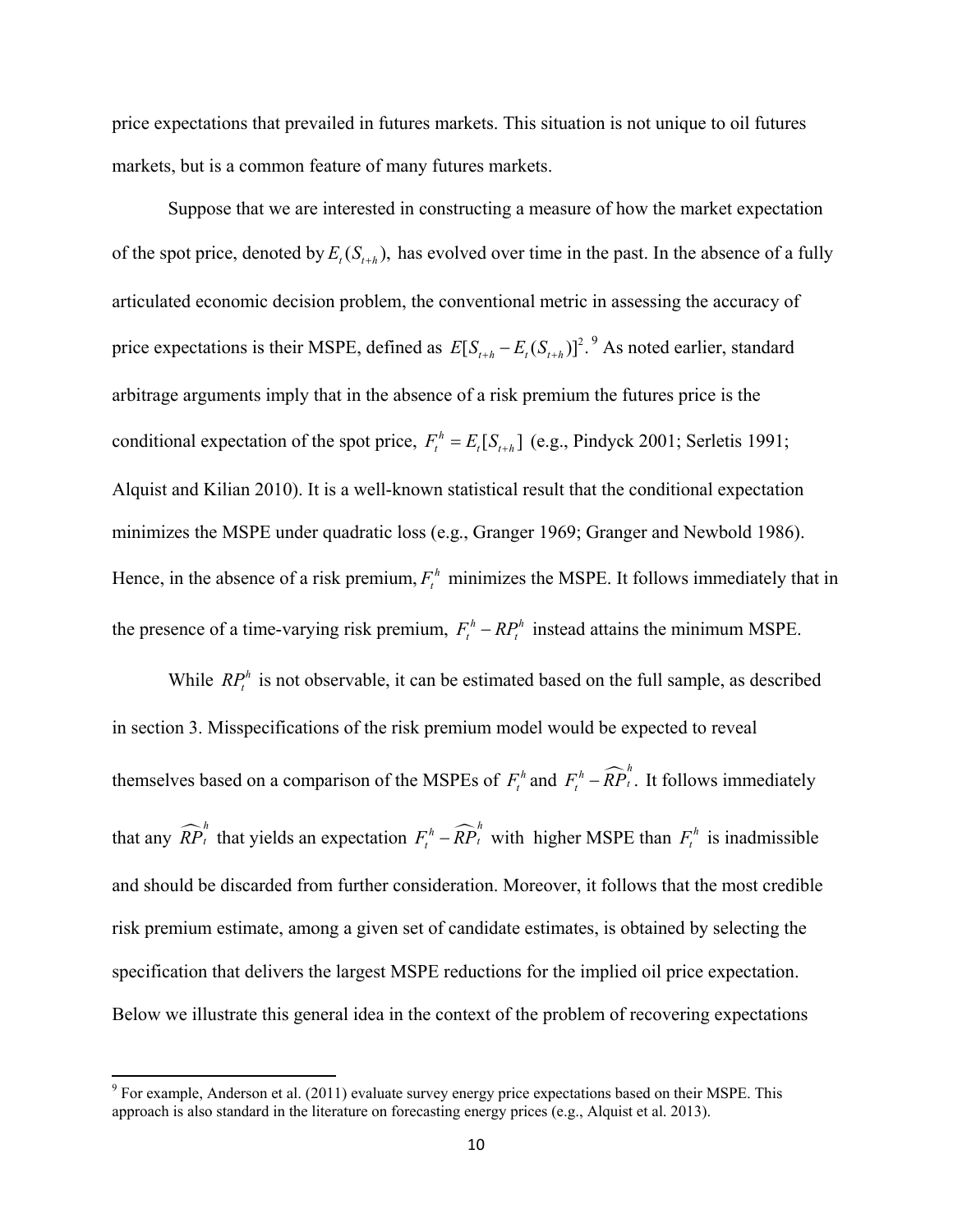about the future path of the spot price of crude oil from oil futures prices. The fact that the sets of predictors used in our payoff regressions were originally selected based on their ability to explain holding-period returns, as defined in footnote 1, rather than the payoff on oil futures contracts, helps address concerns about data mining biases.

# **5.1. Empirical results**

Our measure of the predictive success of the expectation of the price of oil is the ratio of the MSPE of the risk-adjusted futures prices to the MSPE of the no-change forecast. This normalization is without loss of generality and facilitates the implementation of statistical tests for improvements in accuracy (see Alquist et al. 2013). We assess the statistical significance of the MSPE reductions based on the test of Clark and West (2007).

 A useful starting point is Table 2 which focuses on basis regressions in the spirit of Fama and French's (1987, 1988) work on risk premia in non-oil commodity markets. The first column of results shows the MSPE ratios of the unadjusted oil futures price, which are generally slightly below one, indicating an improvement on the accuracy of the no-change forecast. The next column shows the corresponding MSPE ratios for the oil price expectation measure obtained by subtracting from the oil futures price the risk premium estimate obtained from regression (1) with  $x$ , consisting only of the basis. Because for each horizon  $h$  the MSPE ratio of the riskpremium adjusted oil futures price exceeds that of the unadjusted oil futures price, we conclude that this specification is inadmissible because it has a strictly higher MSPE than the unadjusted oil futures price. In other words, there is no evidence of a time-varying risk premium. The last column shows complementary evidence based on model (1) with  $\beta_h = 0 \forall h$ . This model only allows for a constant risk premium. Again at each horizon the MSPE ratio exceeds that of the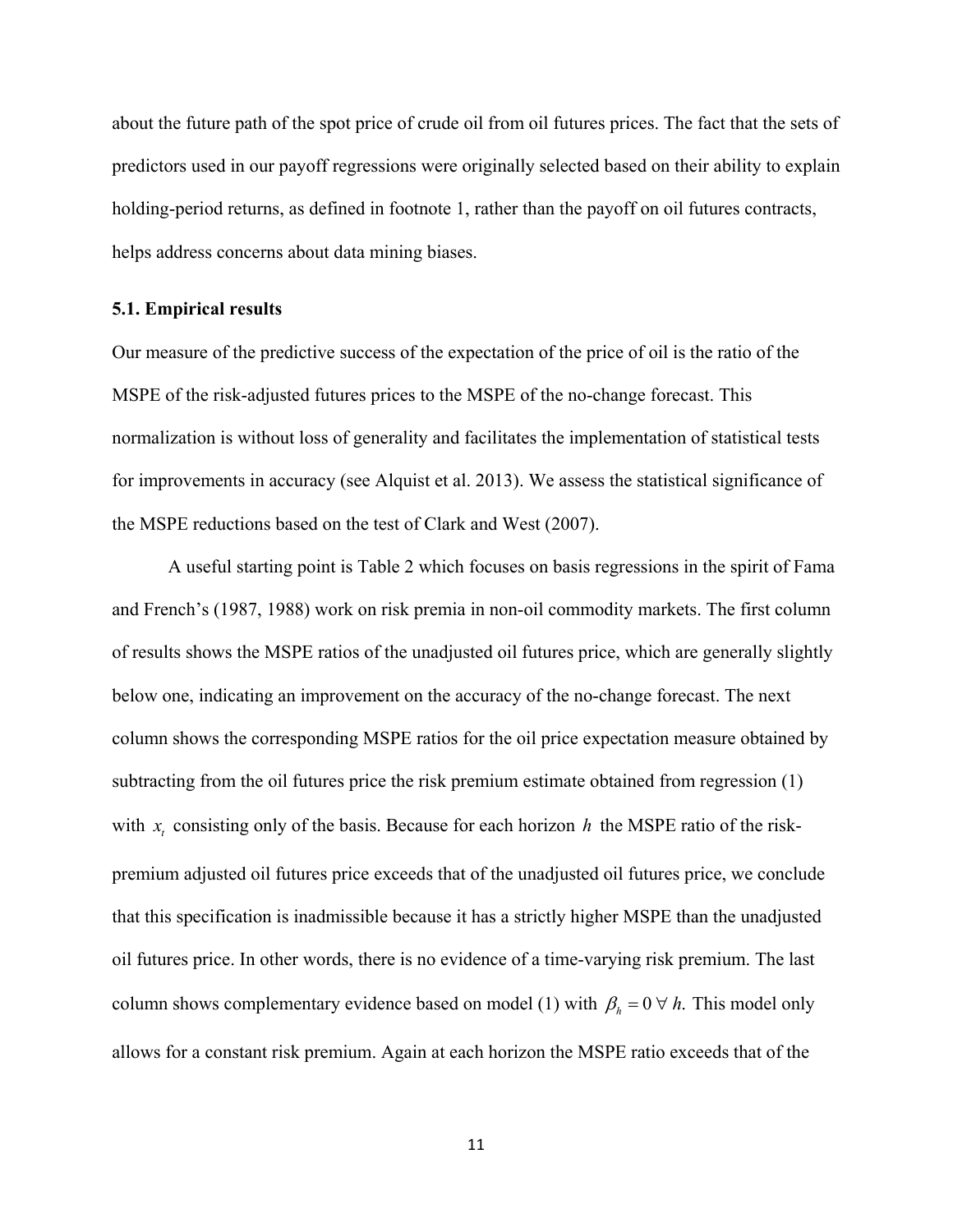benchmark in the first column, so this model as well is inadmissible.<sup>10</sup>

 Results for model (1) with the extended set of predictors and for the term structure model of Hamilton and Wu (2014) are reported in Table 3. The latter model is labelled HW. The other model specifications are labelled as shown in Table 1. There is little evidence that the regressors that proved successful in predicting future returns are also successful at predicting the payoff. Table 3 shows that, after adjusting for the estimated risk premium, the MSPE ratios decline systematically across all horizons in only one of sixteen cases. The risk-adjusted futures price based on the HW model yields reductions in the MSPE ratio by an additional 19 to 36 percentage points compared with the futures price, depending on the horizon. Thus, by the model selection criterion introduced in this section, only the HW specification should be used in estimating the market expectation of the price of oil.

# **5.2. An encompassing approach to predicting the risk premium**

One concern with the choice of predictors in the extant literature on the time-varying risk premium is that there are many specifications that are considered successful at capturing the time-varying risk premium, but no two specifications agree on the relevant set of predictors. This observation suggests that there is room for improving on the accuracy of existing specifications of *<sup>t</sup> x* by considering all predictors jointly rather than focusing on subsets. We therefore also considered a generalized payoff regression model that encompasses all 30 individual predictors utilized so far, excluding only the predictors in the BS model, which are not available for the full sample. This all-predictor regression approach allows for the fact that the predictors may be

<sup>&</sup>lt;sup>10</sup> It is worth emphasizing that we are not concerned with testing the null hypothesis of the absence of a risk premium. It can be shown that  $H_0 : \beta_k = 0$  in model (1) cannot not be rejected at any horizon in favor of a timevarying risk premium. This result is not informative, however, because adjusting the futures price for the estimated risk premium may still improve the predictive accuracy of oil futures prices, even if the null is not rejected. The latter question can only be addressed as shown in Table 2.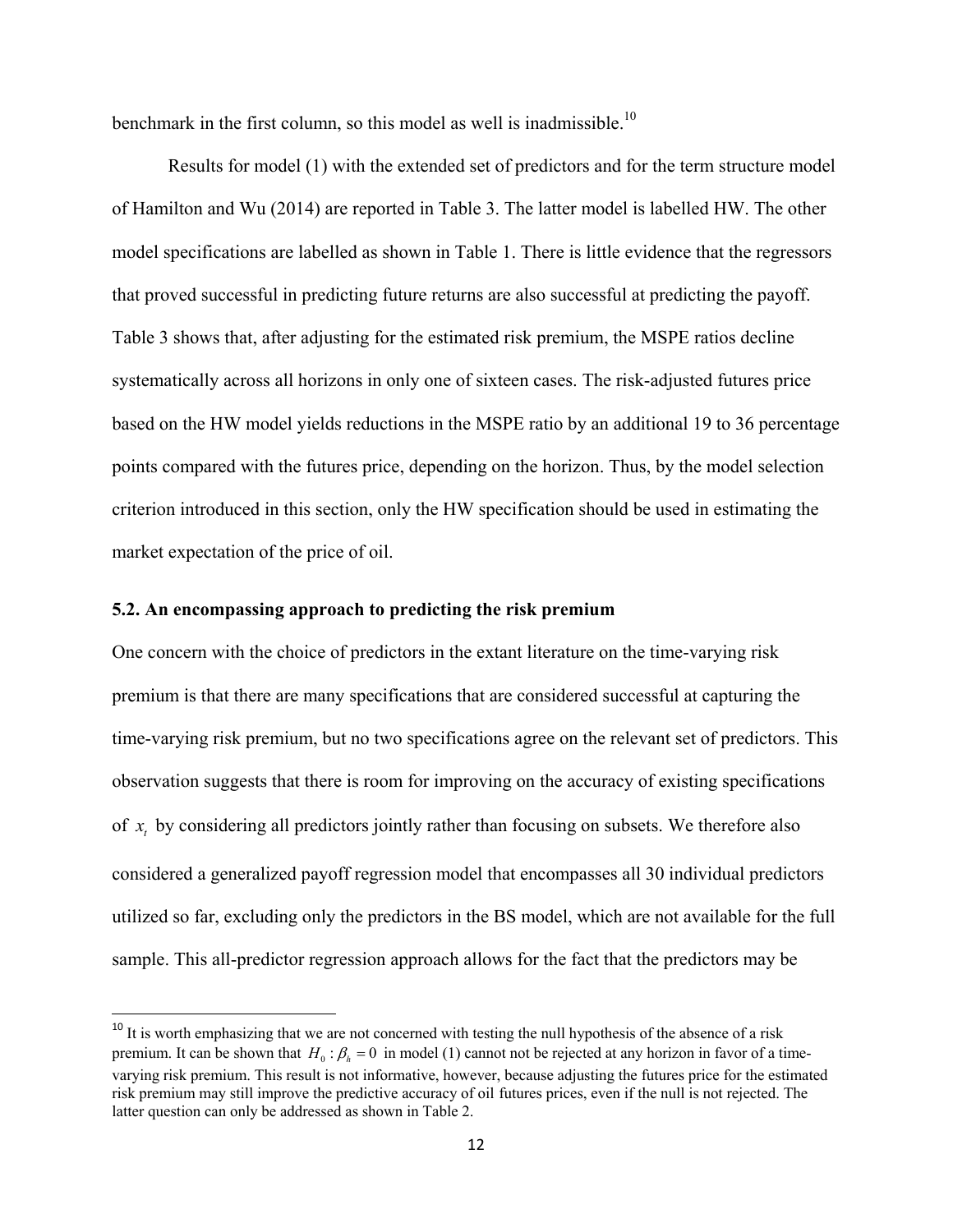mutually correlated. We are not interested in the predictive power of individual regressors at this point so much as in their joint predictive power. The second column of Table 4 suggests that there are substantial gains in accuracy from jointly considering a larger set of predictors. The expectations measure implied by the all-predictor model has much lower MSPE ratios at all horizons than any other individual model with the exception of the HW model. Although the HW model remains more accurate at horizons  $6, 9$ , and 12, it is less accurate at horizon  $3$ .<sup>11</sup>

A possible concern with this model is that the larger number of predictors in the payoff regression may invite overfitting in small samples. The fact that this model includes 30 predictors (rather than a maximum of seven predictors as in the individual payoff regression specifications) would be expected to improve the fit of the model in small samples, even if the additional predictors were irrelevant. A simulation exercise reveals that including 30 redundant white noise predictors on average lowers the MSPE ratio at the 12-month horizon by about 0.07, suggesting that the MSPE ratio of 0.57 in Table 4 should be adjusted to 0.64, at which point the all-predictor model is clearly dominated by the HW model. Further simulation analysis shows that allowing some of the 30 redundant predictors to be persistent may increase the bias in the MSPE ratio to 0.38, suggesting that the true MSPE ratio of the all-predictor model may only be 0.95. In contrast, when using only seven predictors, as in the B2 specification, for example, the overfitting bias is negligible. Although treating all predictors as invalid is an extreme assumption, this thought experiment suggests caution in interpreting the results for the allpredictor model.

A natural question is whether this overfitting problem may be mitigated by selecting a subset of the 30 predictors based on pre-tests. Such a pre-test strategy closely mirrors the

<sup>&</sup>lt;sup>11</sup> Shortening the evaluation period and including the BS predictor improves the accuracy of the all-predictor model at horizons 3, 9 and 12, clearly outperforming the HW model at horizon 3 and marginally so at horizon 12.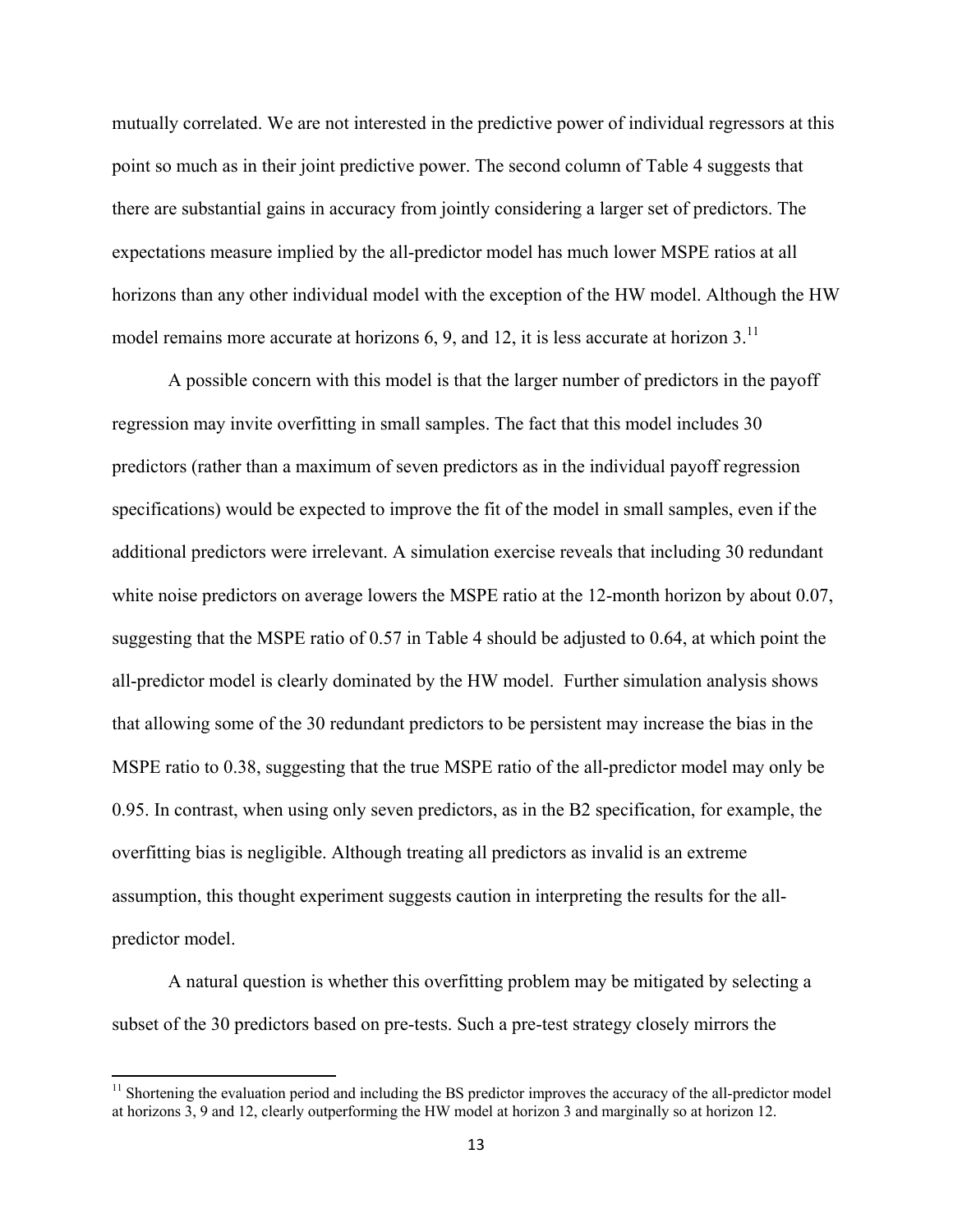approach taken in the finance literature, which often judges the usefulness of a predictor based on its statistical significance. Table 5 shows that of the 30 predictors only the cross-market hedging pressure from the silver futures market appears statistically significant at all horizons based on two-sided *t* -tests. Among the other predictors, unexpected changes in U.S. industrial production, the composite leading indicator of global economic growth, and the basis in oil futures markets are significant at all but one horizon, while the CRSP equity index, the change in the U.S. default premium, the junk bond premium, and the growth rate of dollar open interest are statistically significant at two horizons. This evidence suggests that we consider a second payoff regression based on the subset of predictors that are statistically significant at the 10% level in the unrestricted regression. At the 3-month horizon, for example, the pre-test model only includes 7 predictors and at the 12-month horizon only 12 predictors compared with the original 30 predictors, greatly reducing concerns about potential overfitting. Although the results after pre-testing remain more accurate than any of the individual payoff regressions in Tables 2 and 3, the third column in Table 4 shows that dropping statistically insignificant predictors systematically lowers the accuracy of the expectations measure at all horizons compared with the unrestricted model in the second column. The accuracy of the after pre-testing model at all horizons is dominated by that of the HW model.

An alternative approach to combining information from many predictors without increasing the dimensionality of the original payoff regression models is model averaging. The fourth column of Table 4 shows results obtained by equal-weighted averaging of the oil price expectations obtained by the 17 payoff-regression models of the time-varying risk premium considered in Tables 2 and 3. The latter specification is less accurate than the unadjusted oil futures price except at horizon 3, and the gain in accuracy at horizon 3 is negligible. The average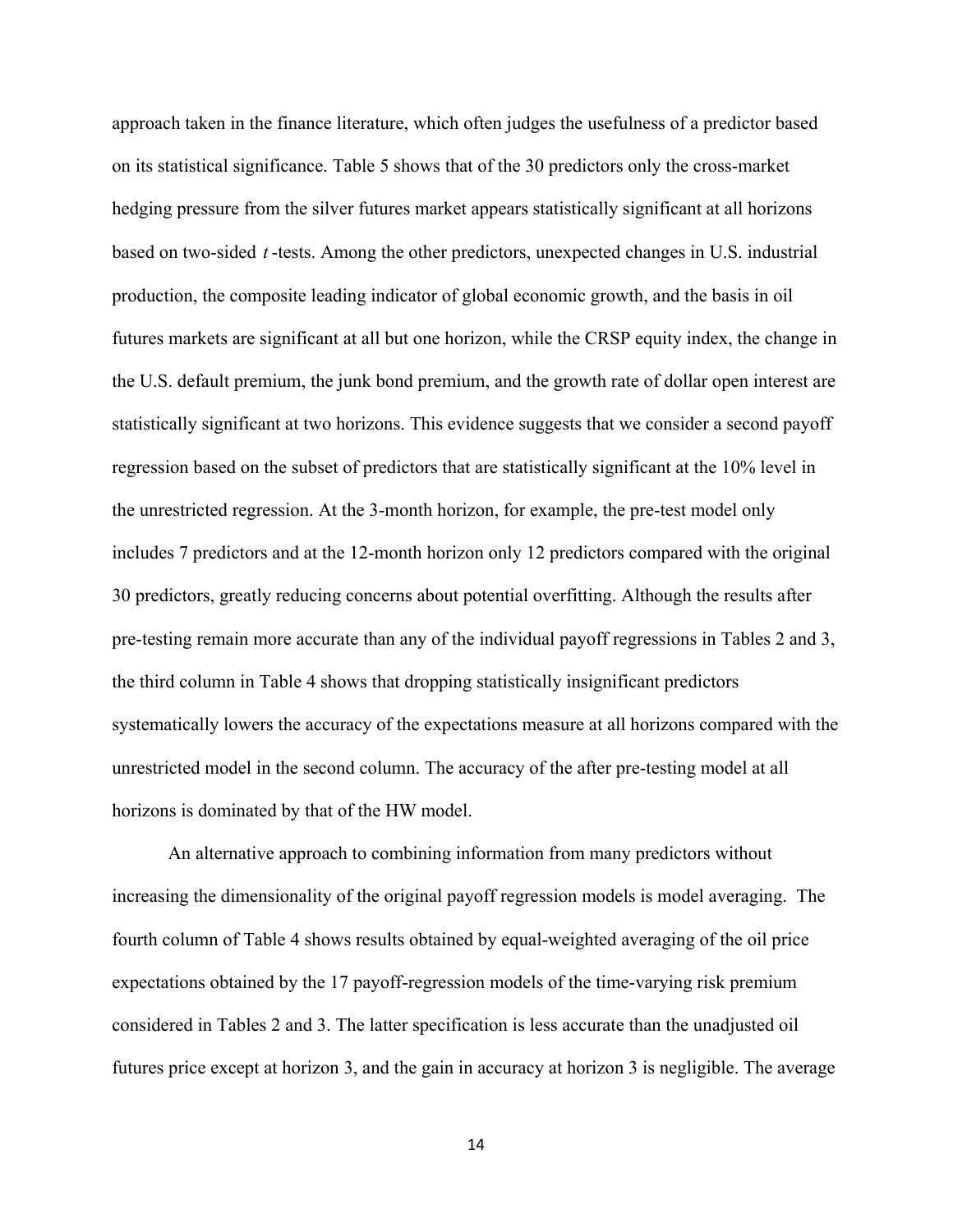oil price expectation also is less accurate than the HW model. This evidence reinforces our earlier concerns with the all-predictor model.

# **5.3. Other criteria for evaluating estimates of oil price expectations**

There are additional criteria for judging the accuracy of alternative oil price expectation measures, however, that can help in deciding between specifications of similarly high statistical accuracy. For example, one would not expect longer-term oil price expectations to be highly volatile. Except during times of major events affecting the market for oil, they should evolve smoothly over time. In fact, one would expect longer-horizon oil price expectations to evolve more smoothly than the underlying oil futures price. Figures 2 and 3 allow us to address this question.

Figure 2 shows the risk-adjusted futures price based on the all-predictor model for horizons  $h \in \{3,6,9,12\}$ . It also reports the unadjusted  $F_t^h$  for comparison. The gap between these lines is the risk premium. Our discussion focuses on the 12-month horizon to conserve space. In the early 1990s, there is little difference between the oil futures price and the riskpremium adjusted oil price futures price. Between late 1997 and June 2005, however, the riskpremium adjusted WTI futures price exceeds the WTI oil futures price by \$7 on average, indicating that the market expected the price of oil to be higher than indicated by the oil futures price. Starting in mid-2005, the risk-premium adjusted oil futures price becomes increasingly unstable. For example, the 12-month-ahead oil price expectation reaches \$104 in October 2006, but drops as low as \$64 in November 2007, only to rise again to \$111 by May 2008. Likewise, between June 2009 and June 2013, when oil markets had stabilized again following the global financial crisis, the 12-month-ahead oil price expectation in Figure 2 fluctuates between \$77 and \$133. In fact, the risk-premium adjusted oil futures price is systematically more volatile than the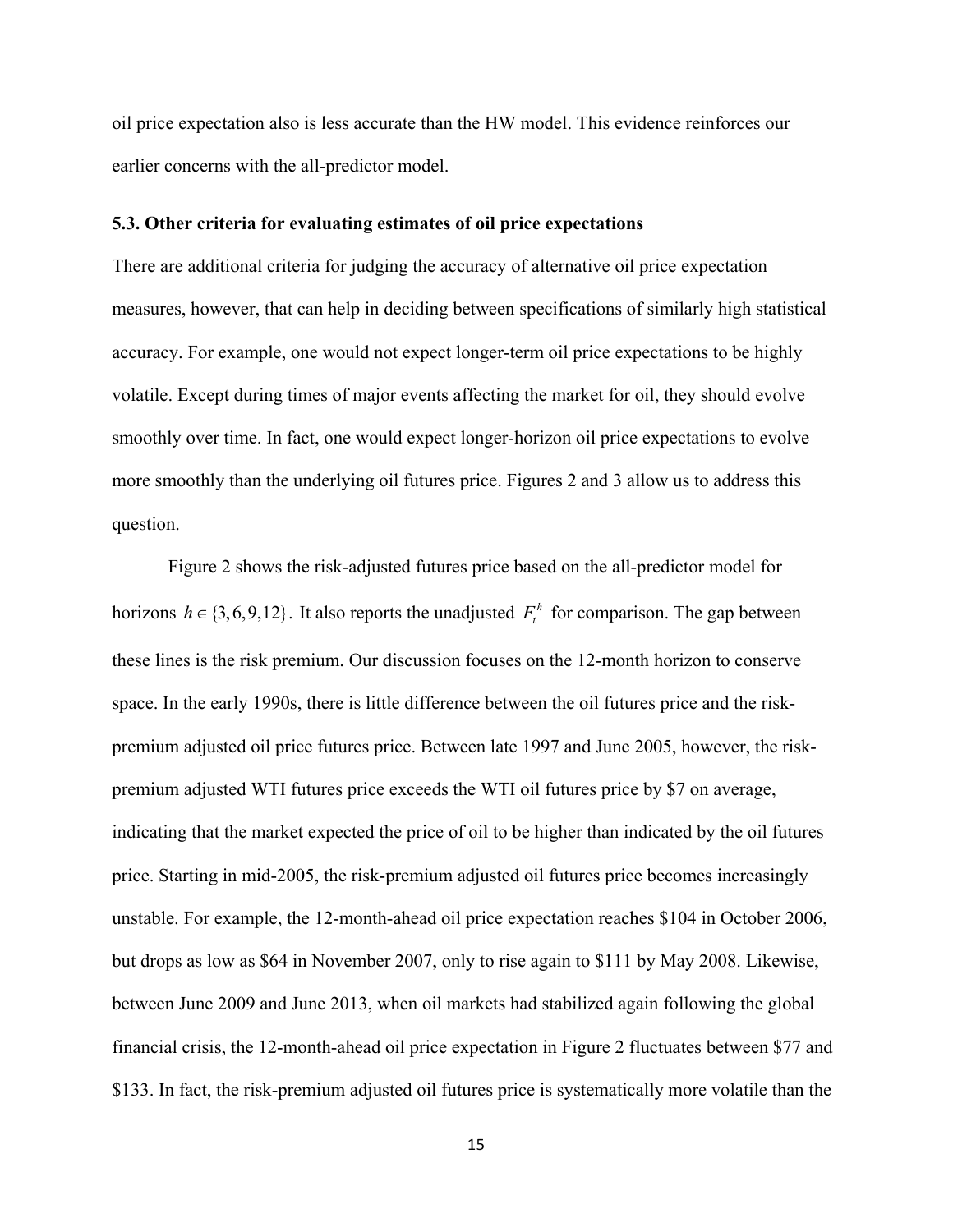oil futures price. It seems difficult to reconcile this erratic pattern with the perception that longerterm oil price expectations should be smoother than the observed oil futures price. Moreover, oil price expectations reach their all-time high of \$133 in April 2011, long after the peak in the spot price. Likewise, the second highest oil price expectation of \$124 is recorded in March 2012, long after the historical peak in the spot and futures price of oil in mid-2008. It is not clear what could account for such a pattern.<sup>12</sup>

 In contrast, the evolution of the risk-premium adjusted futures price based on the HW model in Figure 3 is consistently smoother than that of the unadjusted oil futures price. Between January 2003 and January 2008, during the surge in the spot price of oil, the time-varying risk premium on average was -\$12, although there are months when it reached -\$28. During this time period, the risk-premium adjusted oil futures price consistently exceeded the oil futures price. Between February 2008 and September 2008 the 12-month risk premium rose sharply to \$19 on average, reaching a peak of \$37. In other words, the risk-premium adjusted oil futures price during this period was much lower than the oil futures price. For the remainder of the sample it fluctuates between -\$23 and +\$17 with an average of -\$2. We conclude that the oil price expectation implied by the HW risk premium model not only is more accurate in predicting  $S_{n+h}$ at longer horizons, but also is economically more plausible than the measure of oil price expectations generated by the all-predictor model.

### **6. A retrospective analysis of the market's oil price expectations**

The time series of oil price expectations in Figure 3 provides a superior alternative to the existing measures of oil price expectations used for economic modelling including oil futures prices and no-change predictions. Closer examination of the lower right panel of Figure 3 reveals several

 $12$  Qualitatively similar results are obtained if we shorten the sample and include the BS specification in the allpredictor models.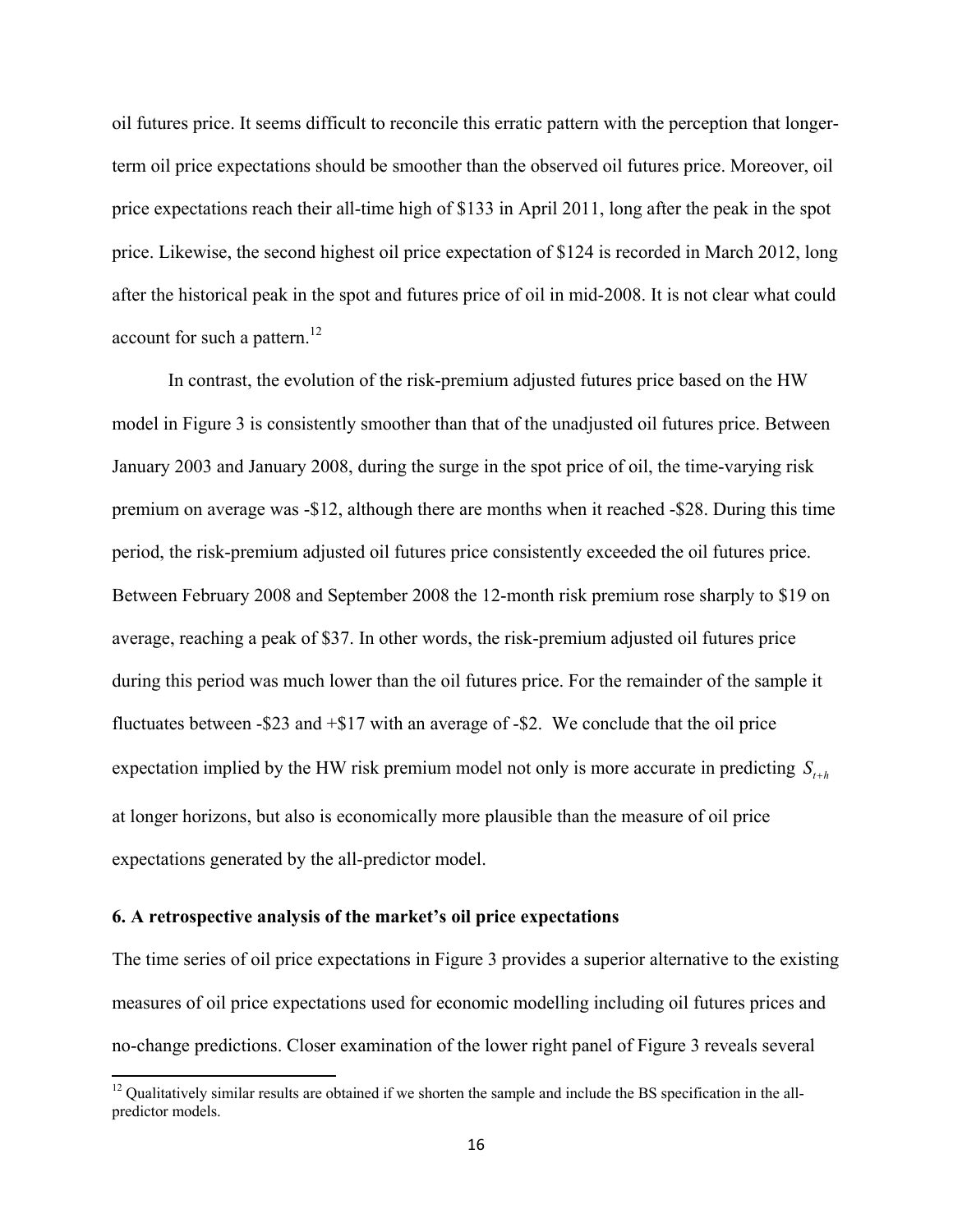intriguing results. For example, while there is no evidence that the market anticipated the collapse of oil prices in the second half of 2008, even when the spot price unexpectedly reached \$134 in June of 2008, market participants did not expect the price of oil to remain at that level for another year. An equally interesting finding is that from 2010 until mid-2013 the 12-monthahead oil price expectation stabilized at a level near \$90, notwithstanding the short-term fluctuations in the oil futures price about that level. Finally, Figure 3 also indicates that the 12 month-ahead oil price expectations increased with few exceptions throughout the period from early 2003 to mid-2008, from \$30 initially to a peak of \$100 in June 2008. This result is in marked contrast to the term structure of oil futures during this period, which remained largely flat or even downward sloping, resulting in persistent prediction errors. Our analysis implies that the poor predictive accuracy of the unadjusted oil futures prices between 2003 and mid-2008 reflected not so much systematic errors in expectations, but the omission of the time-varying risk premium.

To make this point more clearly, in Figure 4 we focus on four specific points in time, each selected to be 15 months apart from the previous observation (April 2003, July 2004, October 2005, January 2007). Figure 4 illustrates that accounting for the HW risk premium typically helps close the persistent gap between oil price expectations and realizations across the term structure of futures prices, although there still are some points in time when substantial prediction errors occur even after accounting for the risk premium. Because nothing in the construction of the HW model ensures that adjusting for the risk premium would explain the poor predictive accuracy of oil futures prices during this period, this pattern further increases our confidence in the ability of the HW model to capture market expectations. Being able to identify predictive failures of the oil futures prices driven by variation in the risk premium, as in this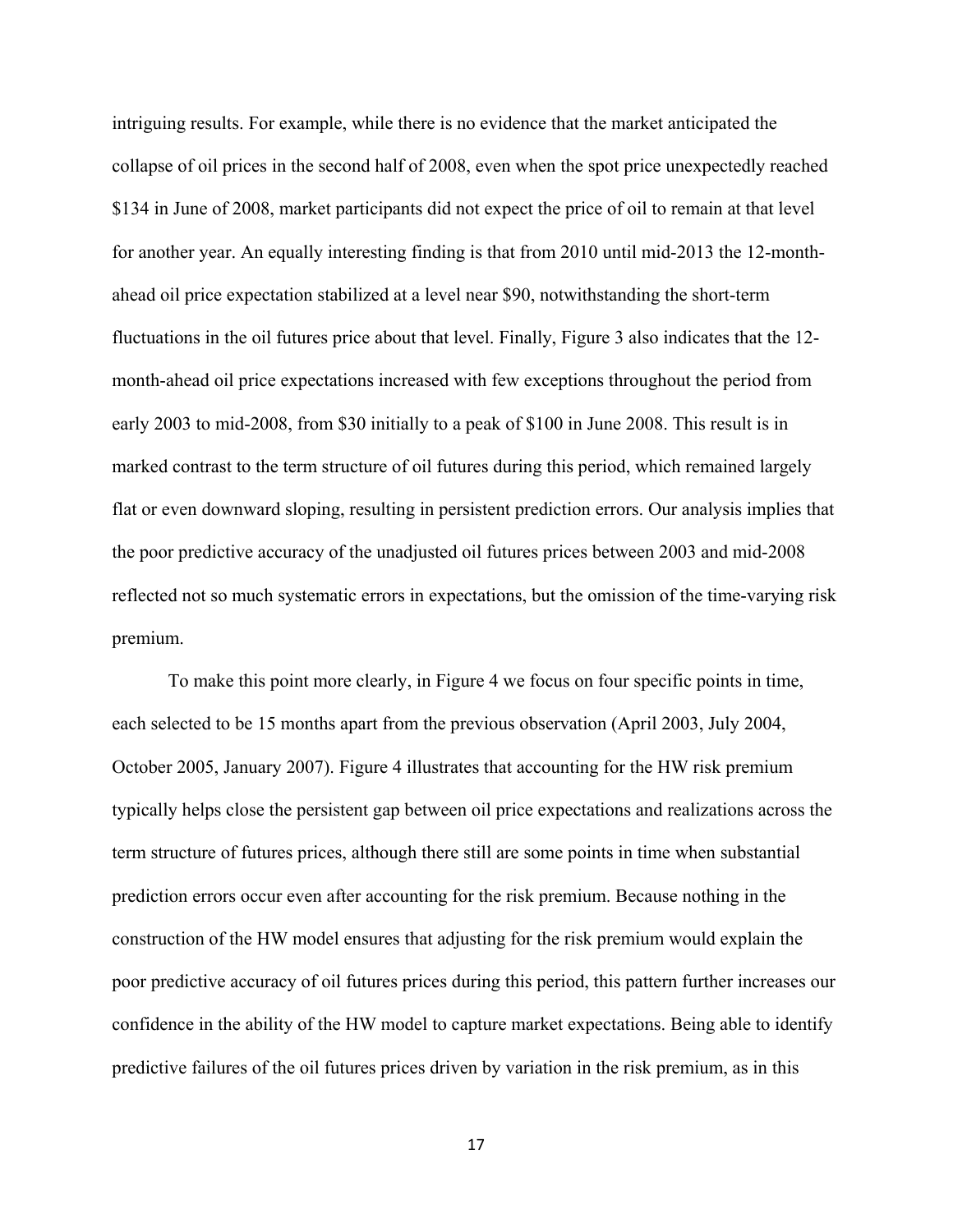example, is important, more generally, because reliable measures of oil price expectations are a precondition for evaluating the empirical content of models of learning and of peso problems in futures markets (e.g., Timmermann 1993).

# **7. Implications for real-time oil price forecasts**

Our analysis in section 5 provided compelling evidence that oil futures prices should not be used as oil price expectations in estimating microeconomic models of the purchases of energy-using durables. The use of oil futures prices as oil price expectations is not restricted to microeconomic applications, however. Oil futures prices have also been used as out-of-sample forecasts of the price of oil in macroeconomics. This approach is very common at central banks and international organizations, for example. The popularity of this approach has several reasons. First, futures prices are simple to use and readily available in real time. Second, there is a reluctance to depart from what is viewed as the collective wisdom of the financial market which presumably knows better than any individual oil price forecaster. Relying on what is perceived to be the market expectation also absolves the forecaster from any culpability for forecast errors because no one can reasonably be expected to beat the market. Third, there is evidence that futures prices have outperformed other oil price forecasts on average at least at some forecast horizons, although their predictive accuracy has varied substantially over time. Moreover, until recently there were few alternatives available to oil price forecasters (e.g., Alquist, Kilian and Vigfusson 2013). Fourth, while it is well understood that time-varying risk premia would invalidate the use of oil futures prices as oil price forecasts, it has proved difficult to reject the absence of a time-varying risk premium based on the traditional statistical tests of forecast efficiency proposed by Fama and French (1987, 1988) (e.g., Alquist and Kilian 2010).

Although our approach to estimating historical oil price expectations was not designed to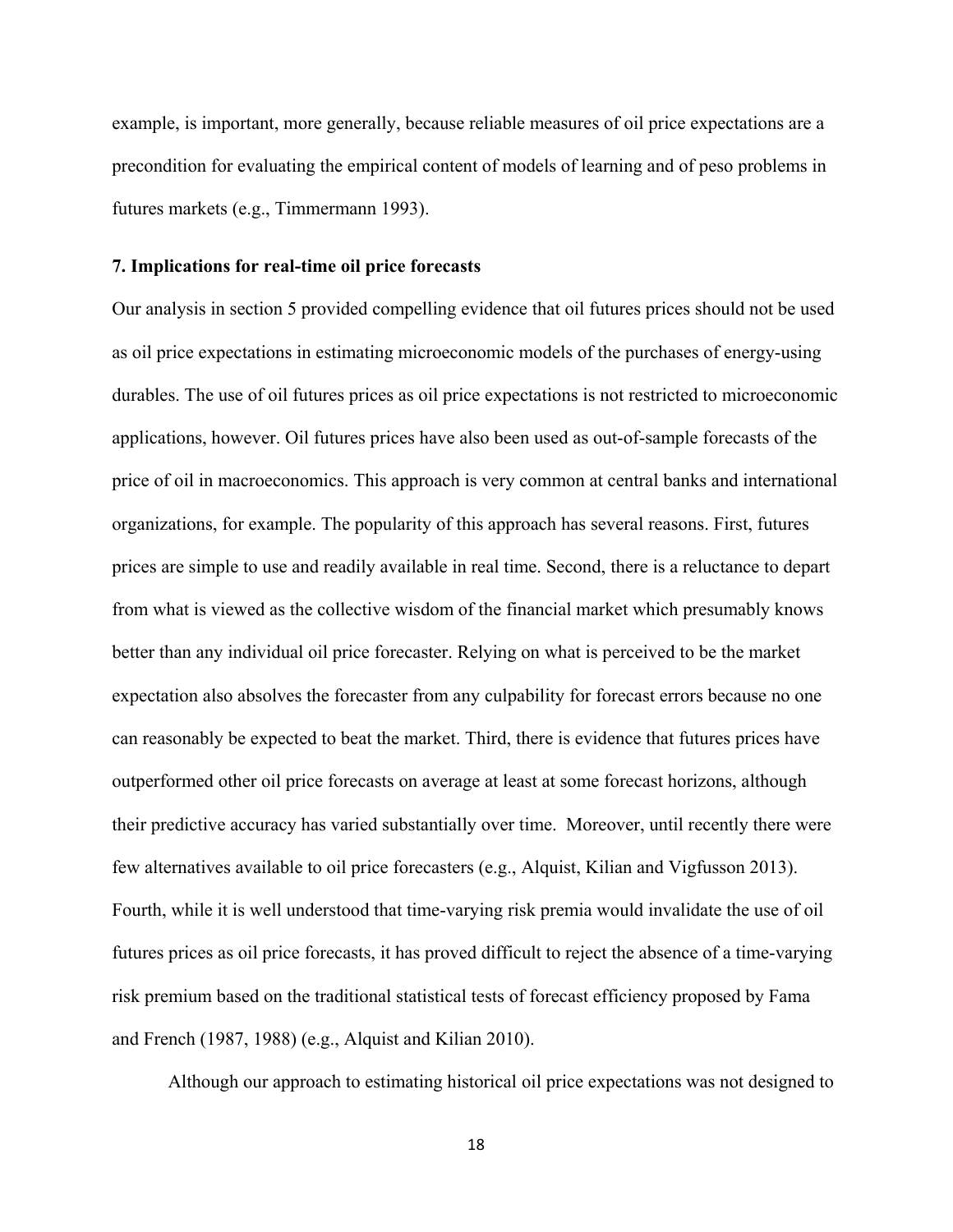generate out-of-sample forecasts of the price of oil, one may nevertheless wonder how the HW model, which performed best in our original analysis, would perform at the latter task compared with the unadjusted oil futures price. We address this question below. It is well known that even if the model is correct – predictive success based on the full sample need not generalize to out-of-sample forecasting, given the bias-variance trade-off in estimating forecasting models (see Kilian 2015). Producing risk-adjusted out-of-sample forecasts involves the recursive estimation of the time-varying risk premium using only data available to the forecaster at the time the forecast is generated. The latter real-time data constraint does not affect the HW model, which only requires data on oil futures prices that are never revised and that are immediately available.

 By construction, the benchmark results for the unadjusted futures price, as shown in the first column of Table 6, are unchanged when doing out-of-sample analysis. The next column of Table 6 reports results based on recursive real-time estimates of the HW model with one important difference. Whereas the original specification of the HW model imposed a structural break in the term structure model in December 2004, the recursively estimated term structure model does not split the sample in December 2004 on the grounds that such a break would not have been detected in real time. The implied risk-premium adjusted real-time forecasts have higher MSPE than the unadjusted futures price at all horizons. There is no improvement on the use of oil futures prices as out-of-sample forecasts.

There are three potential reasons for this disappointing result. First, the structure of the HW model implies that forecasts are generated at the end of the third week of the current month, whereas the convention in out-of-sample forecasting is that we forecast using all of the information available at the end of the current month. The third column of Table 6 attempts to remedy this problem in an ad hoc fashion by adjusting the level of the HW oil price forecast by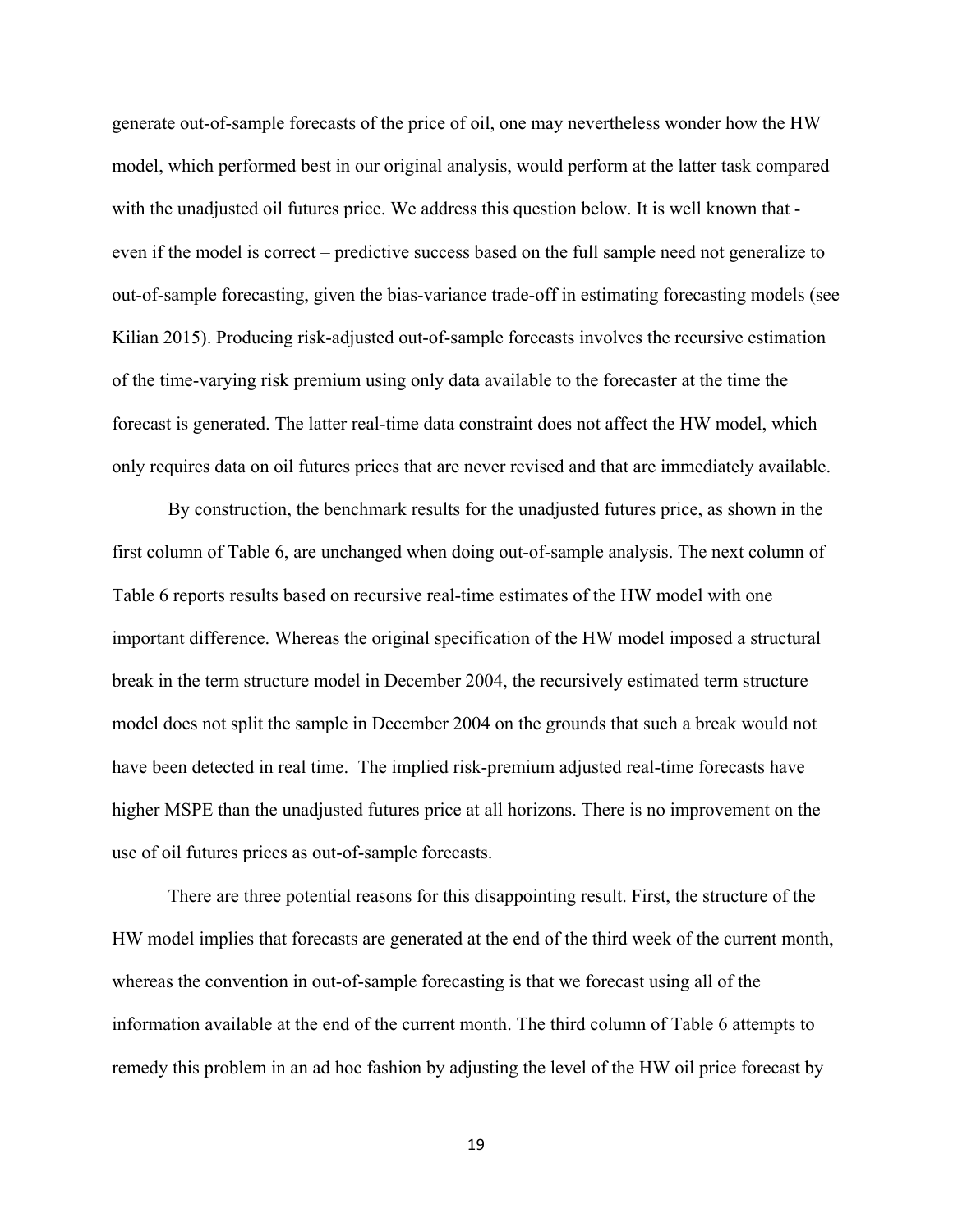the change in the daily futures price of maturity *h* between the day on which the HW forecast was generated and the last trading day of the month. Table 6 shows that this timing correction improves the accuracy of the HW forecast, but not by much. The MSPE ratios remain above one.

 A second potential explanation is that recursive real-time forecasts are based on much smaller samples than the full-sample analysis in Table 3, resulting in less accurately estimated model parameters and hence less accurate forecasts. We quantify this effect in the fourth column of Table 6, which shows results for the HW model evaluated at the full-sample parameters estimates (but without imposing the structural break). Table 6 shows that estimation uncertainty must be important because these MSPE ratios are below one at all horizons and statistically significant at horizons 9 and 12. They are in fact only slightly less accurate than the full-sample version of the HW model without break. This evidence helps us understand the inferior performance in the second column, but offers no practical solution for out-of-sample forecasters.

There is, however, a third explanation, namely that the low out-of-sample accuracy reflects the fact that in the out-of-sample analysis we ignored the structural break in 2005 that Hamilton and Wu (2014) allowed for. The importance of breaking the sample in January 2005 is reinforced by the evidence in Figure 1 which shows that all payoff-regression models of the time-varying risk premium generate a mean shift in the time-varying risk premium around this time. Given that the HW model does not involve additional predictors, it cannot generate this shift endogenously. Clearly, however, a forecaster would not have known about this shift in real time, so not imposing this break in the estimation of the term structure model is only fair.

Some researchers favor the use of rolling estimation windows in the presence of unknown structural breaks. This approach does not work here. Estimating the time-varying risk premium based on a rolling window, as shown in the fifth column of Table 6, yields MSPE ratios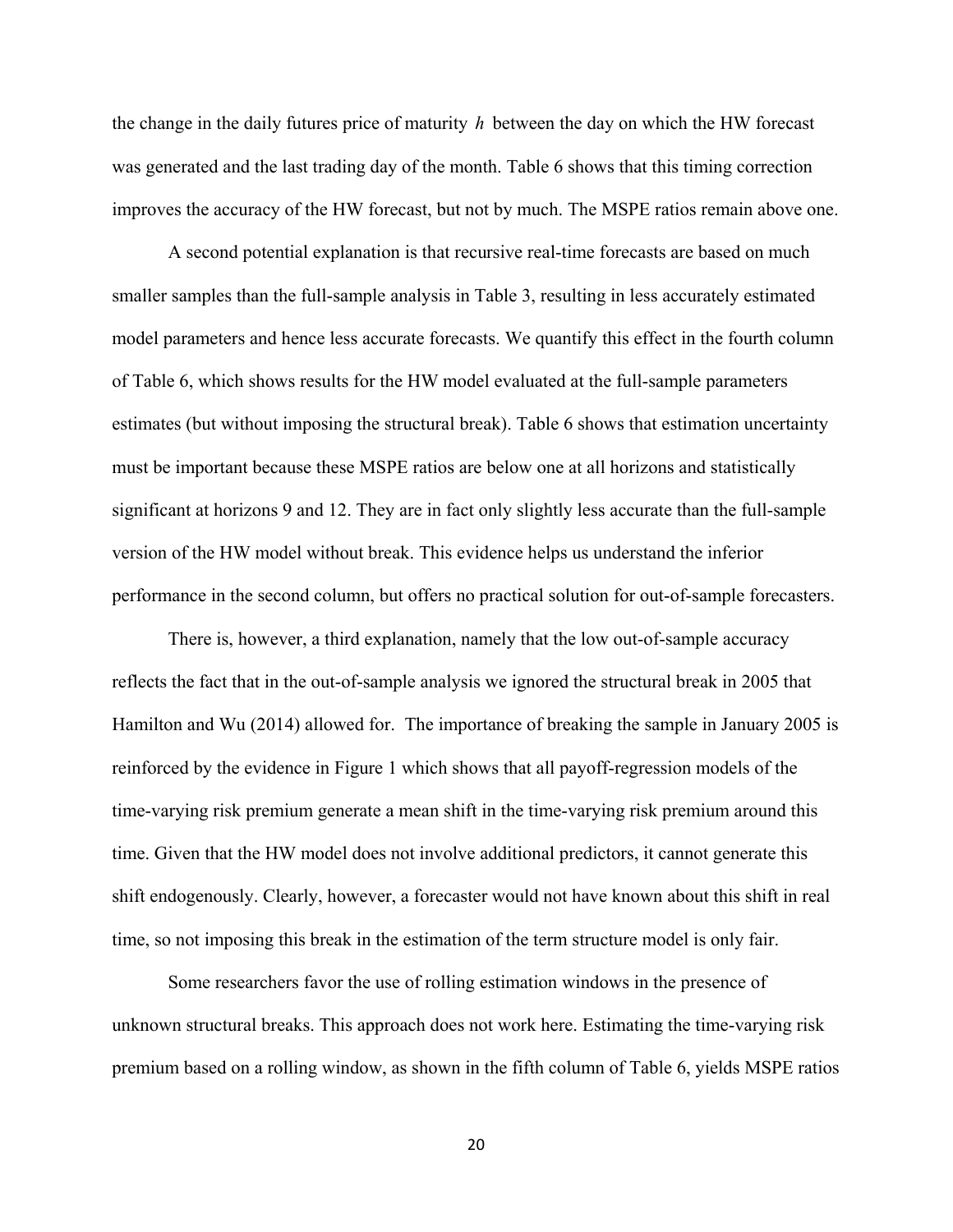very similar to the recursive forecasts in the second column. An alternative and more promising solution is simply to discard the earlier data and base the estimation of the model on post-break data. This post-break model is evaluated in the sixth column of Table 6. We start the estimation sample in January 2005 and allow for 48 observations in the initial recursive sample. Table 6 indicates that, notwithstanding the short estimation samples, the post-break HW model performs much better with MSPE ratios well below one and highly statistically significant at all horizons.

The seventh column of Table 6 applies the timing adjustment of column 3 to the postbreak model, further improving the out-of-sample accuracy of the HW model. Even granting that these results are based on an evaluation period much too short to draw firm conclusions, these results suggest that simple adjustments can go a long way toward restoring the predictive accuracy of the HW model even out of sample. In fact, controlling for the evaluation period, the last HW specification has lower MSPE ratios than the unadjusted futures price at horizons 3, 6 and 9. Only at horizon 12, the oil futures price remains more accurate. We conclude that this new approach to out-of-sample forecasting deserves further study, as more data become available, and that it ought to be compared systematically to alternative out-of-sample forecasting approaches (e.g., Baumeister and Kilian 2015).<sup>13</sup>

#### **8. Sensitivity analysis**

Although most empirical studies of the time-varying risk premium in the oil futures market rely on monthly predictors, the studies by Acharya et al. (2013) and Etula (2013) are based on quarterly data. As the appendix shows, several of the quarterly model specifications drawn from

<sup>&</sup>lt;sup>13</sup> For completeness, in the appendix, we also investigated the out-of-sample accuracy of the other 16 models of the time-varying risk premium whose predictors are not necessarily available in real time. Even when using fully revised data, however, these models are systematically less accurate than the oil futures price. This conclusion also applies to the models of Pagano and Pisani (2009), which were originally designed for out-of-sample forecasting. The all-predictor model, to the extent that there are enough degrees of freedom to estimate this model at all in real time, is even less accurate in out-of-sample than the other payoff regressions, given the much larger number of model parameters to be estimated.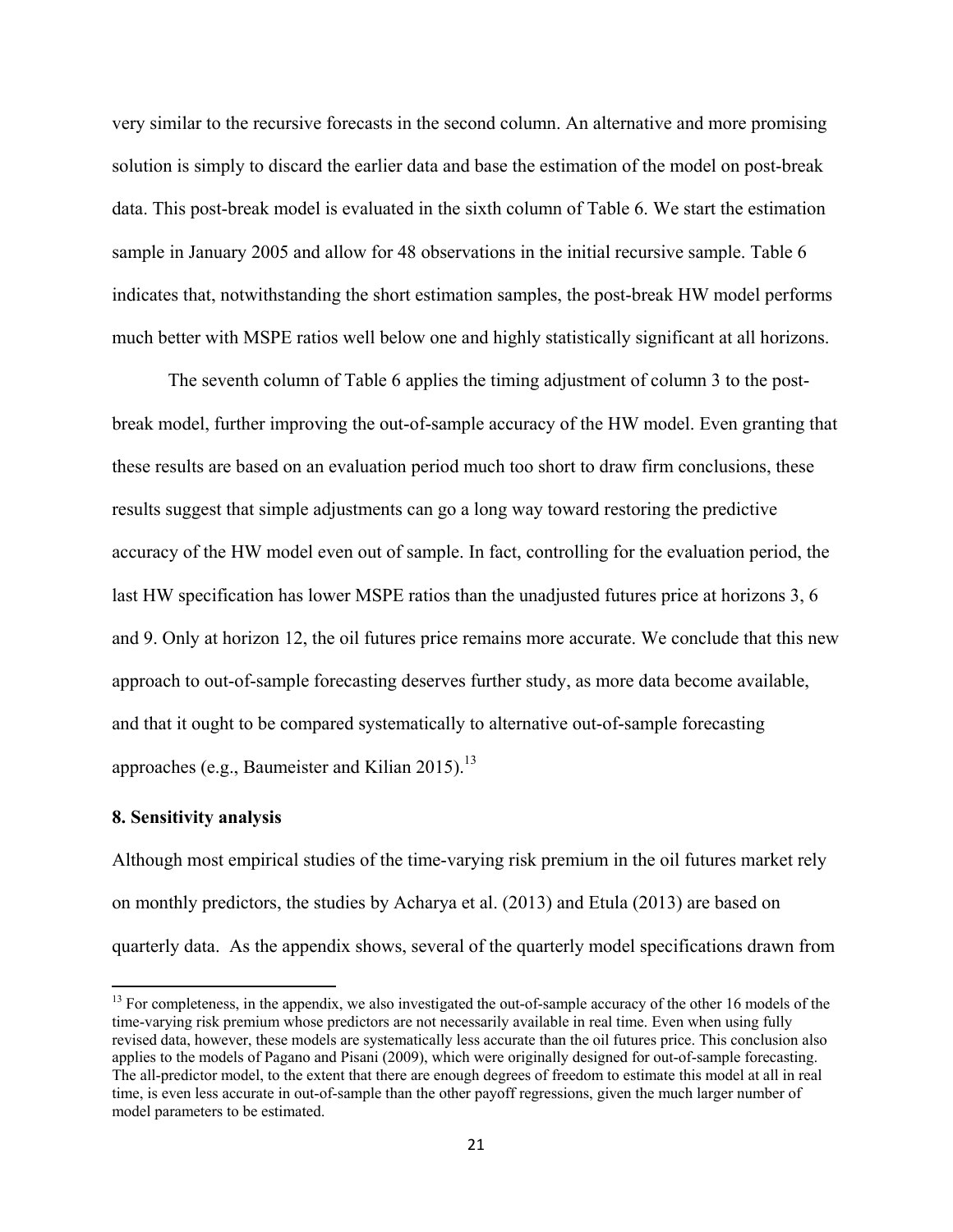the literature are admissible in that the implied oil price expectations are more accurate than the oil futures price. As in the monthly case, however, the all-predictor model substantially improves on the accuracy of all the original specifications, except the HW model. The HW model is more accurate than the all-predictor model at horizons 2 and 3 and about as accurate at horizon 4. At horizon 1, the all-predictor model is clearly more accurate. As in the monthly setting, however, there are concerns that the all-predictor model may be overfitting, and only the HW model provides economically plausible estimates of the oil price expectations. The evolution of the quarterly HW oil price expectations is similar to that of the monthly estimates. Finally, none of the original quarterly models improve on the real-time accuracy of the quarterly oil price forecasts based on oil futures prices, but the out-of-sample accuracy of the HW model may be improved by using a specification analogous to that in Table 6 (column 7).<sup>14</sup>

## **9. Concluding remarks**

A time-varying risk premium renders the futures price a poor measure of the market expectation of the price of the underlying asset. Estimates of the risk premium may be used to construct improved measures of this expectation. Typically, however, these estimates differ greatly across model specifications, creating uncertainty about the magnitude of the implied market expectation of the price of oil. We exploited the theoretical insight that the risk-premium adjusted futures price is the conditional expectation of the price of oil (and hence minimizes the MSPE) to rank alternative risk premium estimates based on their MSPE.

We illustrated this approach by quantifying the market's expectation of the price of oil.

<sup>&</sup>lt;sup>14</sup> The latter HW specification has lower out-of-sample MSPEs over the last six years of our sample than the oil futures price at horizons of 1, 2 and 3 quarters and similar accuracy 4 quarters ahead. It also has much higher realtime accuracy than the no-change forecast of the spot price at all four horizons.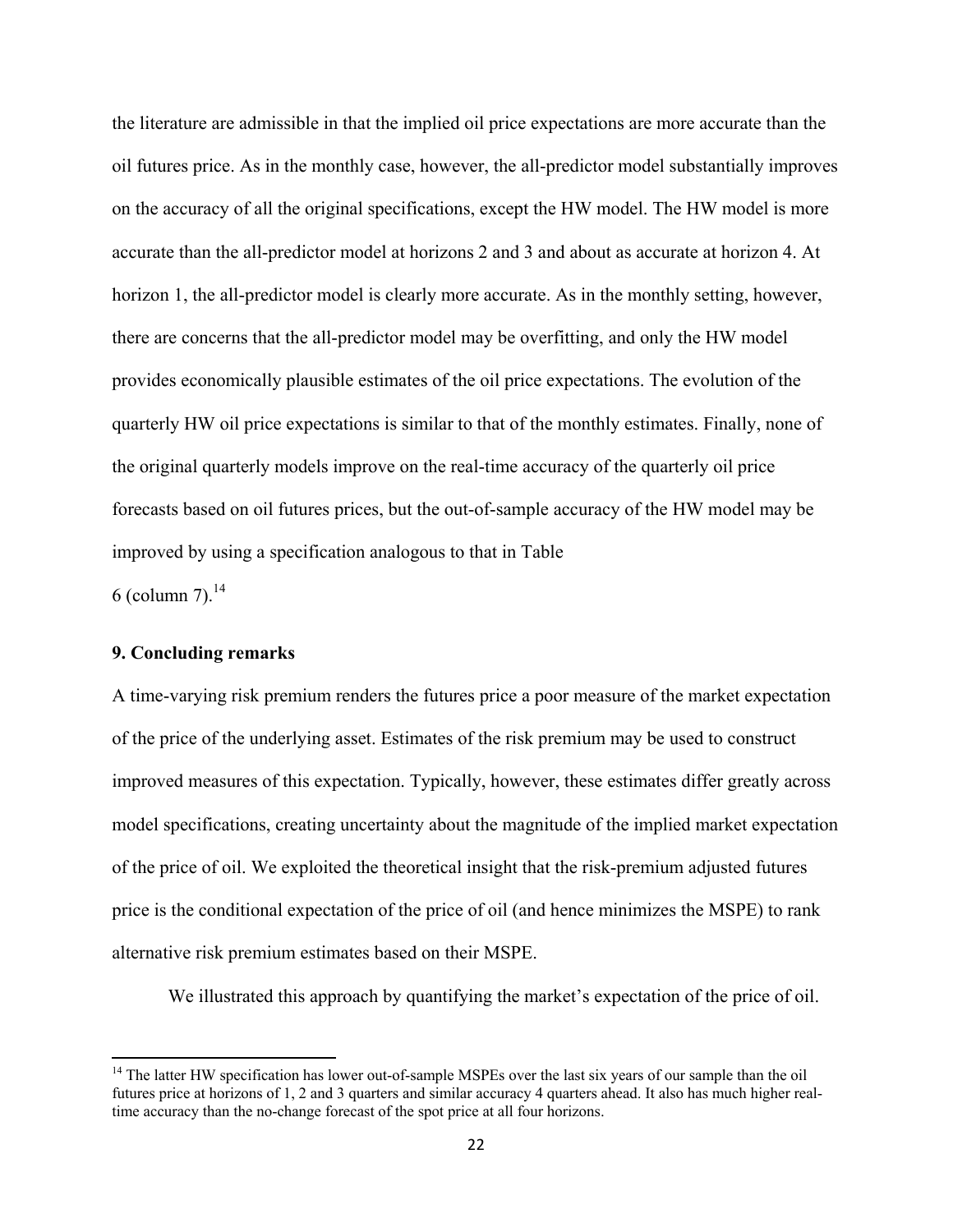Our preferred model of the time-varying risk premium was a term structure model of the oil futures market developed by Hamilton and Wu (2014). The expectations measure implied by this model had higher accuracy than other specifications and was economically more plausible. We highlighted that this new measure of the market expectation of the spot price of oil is useful in modelling expectations across a wide range of economic models dealing with energy prices. We also demonstrated how correcting for the time-varying risk premium helps explain the persistent errors implied by the use of futures prices as oil price expectations between 2003 and mid-2008.

 In contrast, alternative risk premium specifications motivated by the existing literature tend to generate inaccurate estimates of oil price expectations. We demonstrated that by combining all the predictors used in this literature in the same regression model of the timevarying risk premium, the accuracy of the oil price expectation can be substantially improved, but at the cost of potential overfitting. Moreover, the implied oil price expectations remain less economically plausible and often less accurate than those based on the Hamilton-Wu model.

In extracting the market expectation of the price of oil, it is essential to estimate the risk premium based on the full sample. This approach provides the most efficient estimate of the oil price expected by the market at each point in time in the past, which is the relevant expectations measure, for example, in estimating models of purchases of automobiles as in Kahn (1986), Busse, Knittel and Zettelmeyer (2013) or Allcott and Wozny (2014). In contrast, if the objective is to improve the accuracy of out-of-sample forecasts of the price of oil, as is common at central banks, real-time estimates of the risk premium are required. We provided additional tentative evidence that recursive out-of-sample forecasts based on the Hamilton-Wu model with suitable adjustments are able to improve on the accuracy of the unadjusted oil futures price at horizons up to nine months.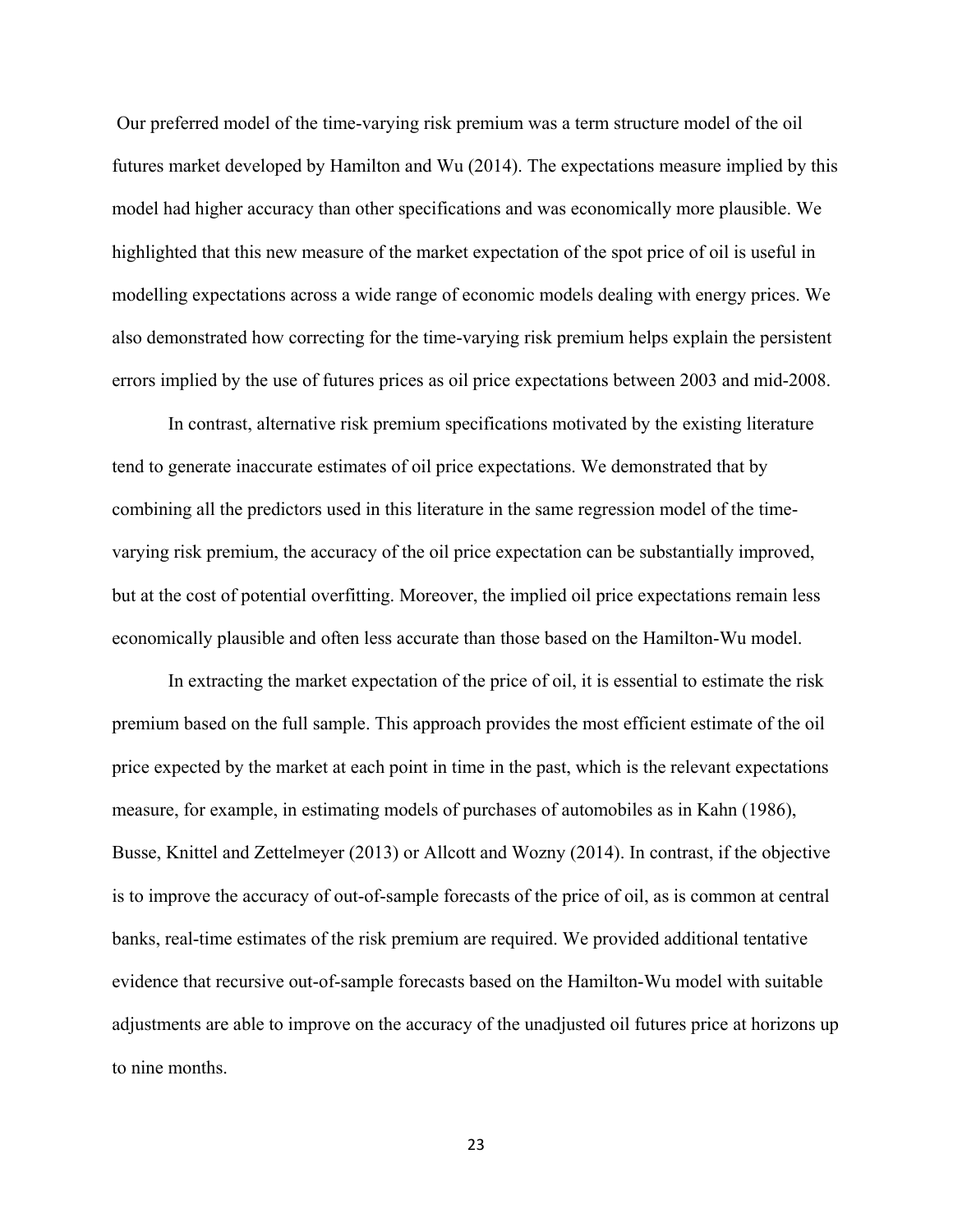One advantage of our approach is that the information set used by financial market participants is wider than that embodied in conventional regression-based measures of oil price expectations. It embodies, for example, the market's assessment of the political stability of the Middle East, of the prospects for new oil discoveries, or of the profitability of new extraction technologies, which is difficult to capture by conventional methods. It should be noted that this oil price expectations measure may also be used for constructing new measures of oil price shocks, as illustrated in Baumeister and Kilian (2016a). Understanding the magnitude of the price shocks experienced by participants in financial markets is obviously important in modelling the transmission of these shocks and in designing policy responses.

While we chose to illustrate our procedure for recovering the market expectation of the price in the context of the oil futures market, it is much more widely applicable. The same methodology may be applied to futures prices for foreign exchange, interest rates or other commodities, for example, whenever there is disagreement between alternative models of the time-varying risk premium.

# **References**

- Acharya, V., L. Lochstoer, and T. Ramadorai (2013), "Limits to Arbitrage and Hedging: Evidence from Commodity Markets," *Journal of Financial Economics*, 109, 441-465.
- Allcott, H., and N. Wozny (2014), "Gasoline Prices, Fuel Economy, and the Energy Paradox," *Review of Economics and Statistics*, 96, 779-795.
- Alquist, R., and Kilian, L. (2010), "What Do We Learn from the Price of Crude Oil Futures?" *Journal of Applied Econometrics*, 25, 539-573.
- Alquist, R., Kilian, L., and R.J. Vigfusson (2013), "Forecasting the Price of Oil," in: Elliott, G., and A. Timmermann (eds.), *Handbook of Economic Forecasting*, 2, Amsterdam: North- Holland, 427-507.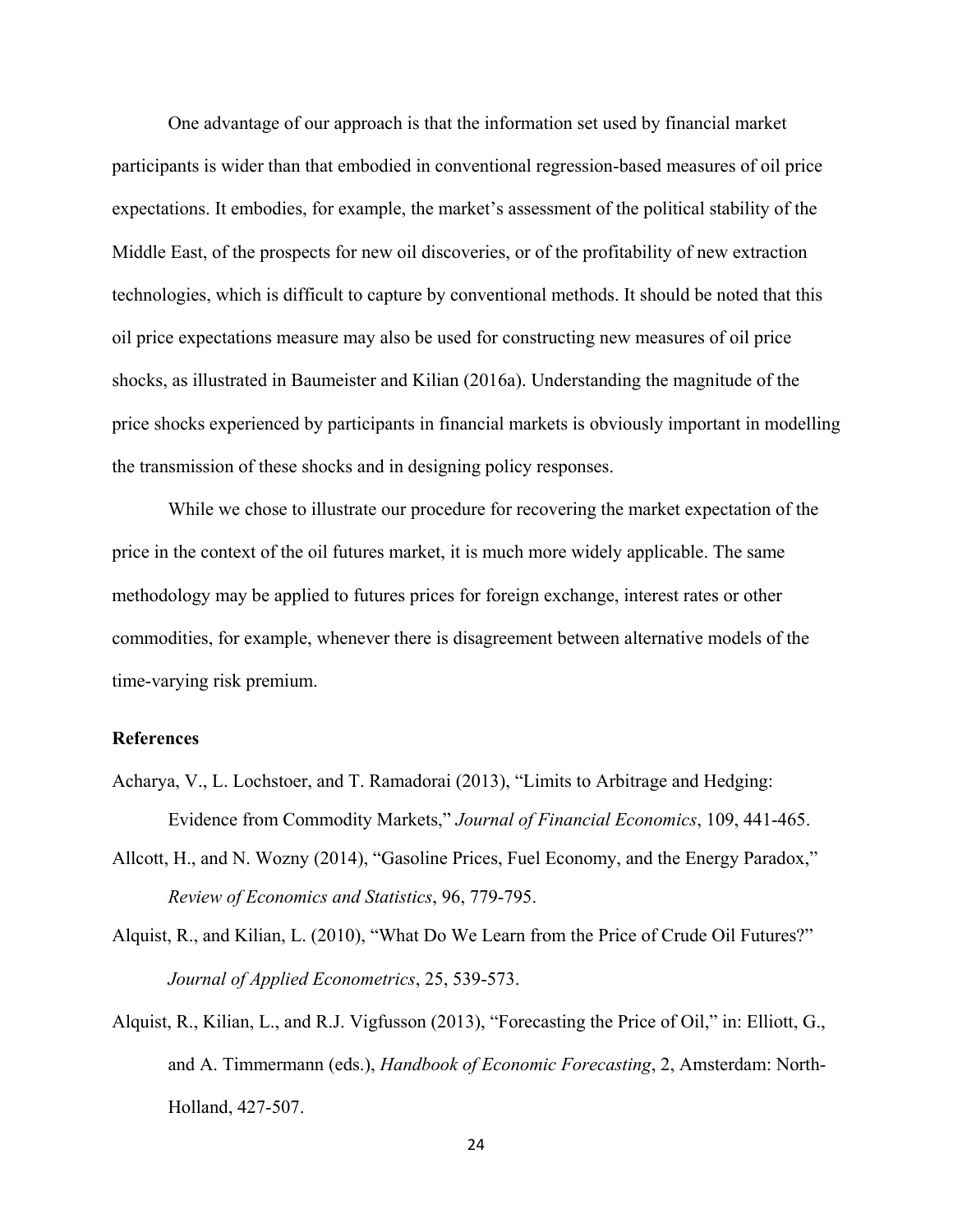- Anderson, S.T., Kellogg, R., Sallee, J.M., and R.T. Curtin (2011), "Forecasting Gasoline Prices Using Consumer Surveys," *American Economic Review: Papers & Proceedings*, 101, 110-114.
- Ang, A., and M. Piazzesi (2003), "A No-Arbitrage Vector Autoregression of Term Structure Dynamics with Macroeconomic and Latent Variables," *Journal of Monetary Economics*, 50, 745-787.
- Baumeister, C., and L. Kilian (2015), "Forecasting the Real Price of Oil in a Changing World: A Forecast Combination Approach," *Journal of Business and Economic Statistics*, 33, 338-351.
- Baumeister, C., and L. Kilian (2016a), "Forty Years of Oil Price Fluctuations: Why the Price of Oil May Still Surprise Us," *Journal of Economic Perspectives*, 30, 139-160.
- Baumeister, C., and L. Kilian (2016b), "Understanding the Decline in the Price of Oil since June 2014," *Journal of the Association of Environmental and Resource Economists*, 3, 131- 158.
- Bessembinder, H. (1992), "Systematic Risk, Hedging Pressure, and Risk Premiums in Futures Markets," *Review of Financial Studies*, 5, 637-667.
- Bessembinder, H., and K. Chan (1992), "Time-Varying Risk Premia and Forecastable Returns in Futures Markets," *Journal of Financial Economics*, 32, 169-193.
- Bessembinder, H., and P. Seguin (1993), "Price Volatility, Trading Volume and Market Depth: Evidence from Futures Markets," *Journal of Financial and Quantitative Analysis*, 28, 21- 39.
- Busse, M., Knittel, C.R., and F. Zettelmeyer (2013), "Are Consumers Myopic? Evidence from New and Used Car Purchases," *American Economic Review*, 103, 220-256.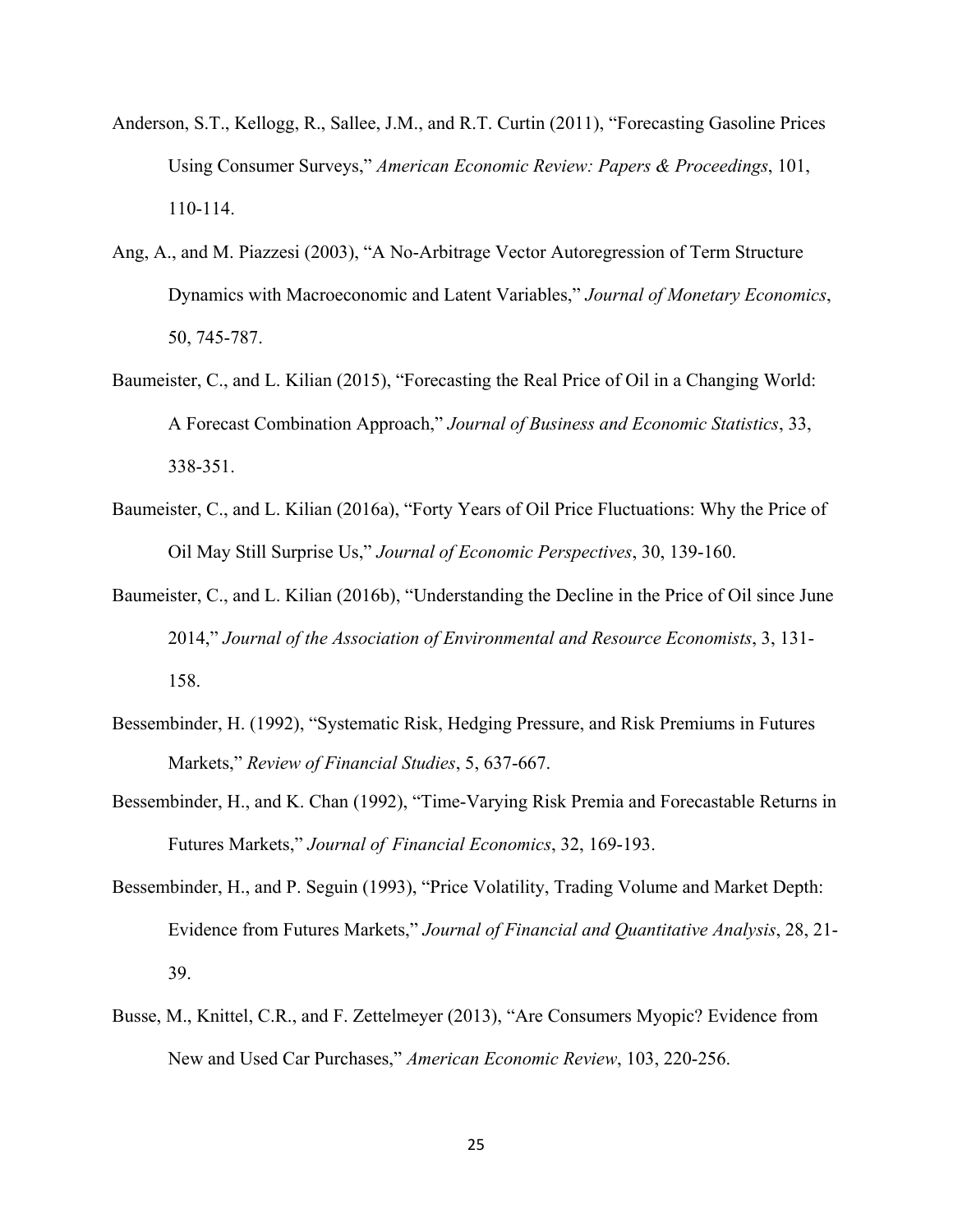- Clark, T.E., and K.D. West (2007), "Approximately Normal Tests for Equal Predictive Accuracy in Nested Models," *Journal of Econometrics*, 138, 291-311.
- De Roon, F.A., T.E. Nijman, and C. Veld (2000), "Hedging Pressure Effects in Futures Markets," *Journal of Finance*, 55, 1437-1456.
- Diebold, F.X., and R.S. Mariano (1995), "Comparing Predictive Accuracy," *Journal of Business and Economic Statistics*, 13, 253-263.
- Etula, E. (2013), "Broker-Dealer Risk Appetite and Commodity Returns," *Journal of Financial Econometrics*, 11, 486-521.
- Fama, E.F., and K.R. French (1987), "Commodity Futures Prices: Some Evidence on Forecast Power, Premiums, and the Theory of Storage," *Journal of Business*, 60, 55-73.
- Fama, E.F., and K.R. French (1988), "Business Cycles and the Behavior of Metals Prices," *Journal of Finance*, 43, 1075-1093.
- Gorton, G., F. Hayashi, and G. Rouwenhorst (2013), "The Fundamentals of Commodity Futures Returns," *Review of Finance*, 17, 35-105.
- Granger, C.W.J. (1969), "Prediction with a Generalized Cost of Error Function," *Operations Research Quarterly*, 20, 199-207.
- Granger, C.W.J., and P. Newbold (1986), *Forecasting Economic Time Series*, 2<sup>nd</sup> ed., Academic Press: San Diego.
- Hamilton, J.D., and J.C. Wu (2014), "Risk Premia in Crude Oil Futures Prices," *Journal of International Money and Finance*, 42, 9-37.
- Hong, H., and M. Yogo (2012), "What Does Futures Market Interest Tell Us about the Macroeconomy and Asset Prices?" *Journal of Financial Economics*, 105, 473-490.
- Kahn, J.A. (1986), "Gasoline Prices and the Used Automobile Market: A Rational Expectations Asset Price Approach," *Quarterly Journal of Economics*, 101, 323-339.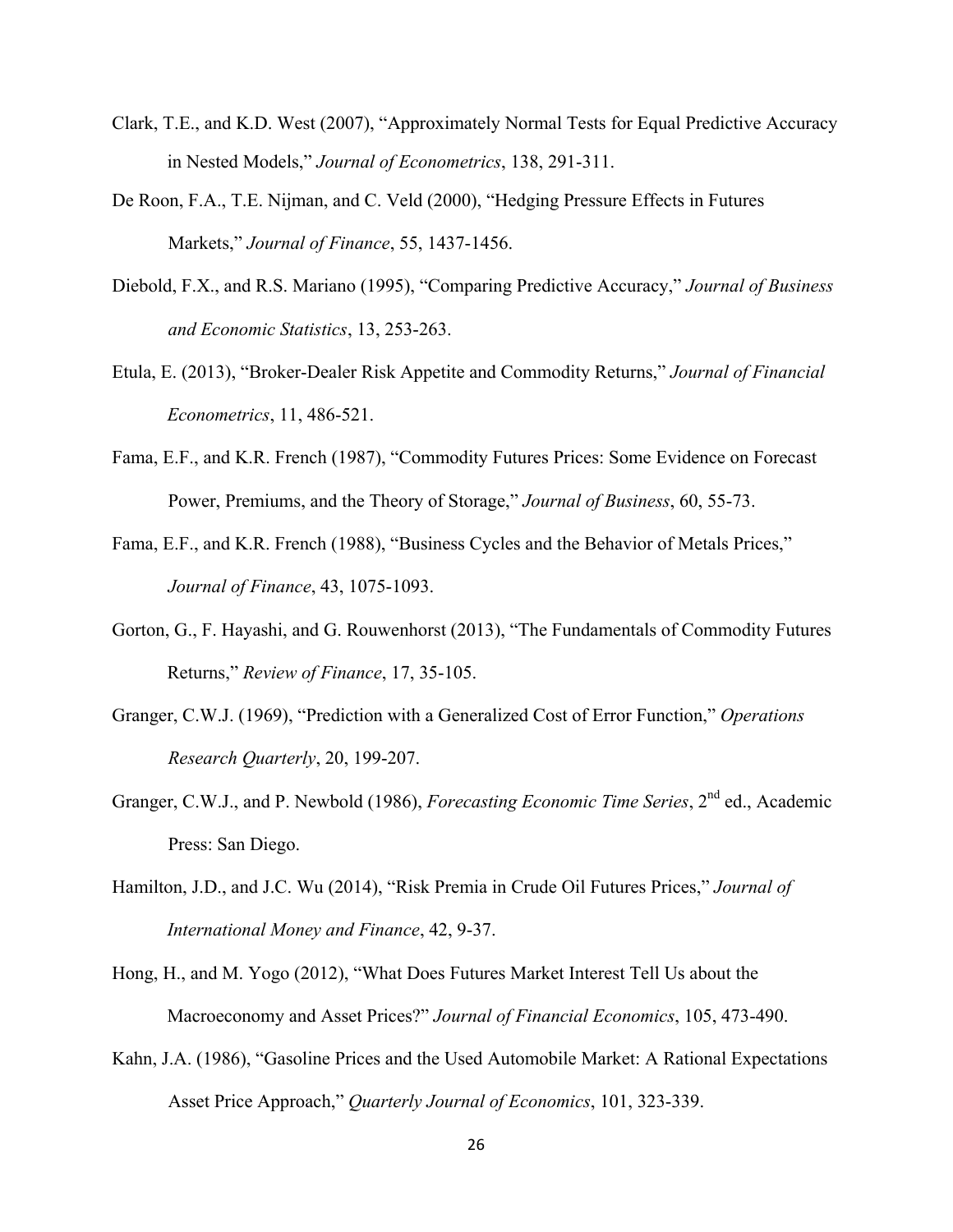- Kellogg, R. (2014), "The Effect of Uncertainty on Investment: Evidence from Texas Oil Drilling," *American Economic Review*, 104, 1698-1734.
- Kilian, L. (2015), "Comment on Francis X. Diebold's 'Comparing Predictive Accuracy, Twenty Years Later: A Personal Perspective on the Use and Abuse of Diebold-Mariano Tests'," *Journal of Business and Economic Statistics*, 33, 13-17.
- Pagano, P., and M. Pisani (2009), "Risk Adjusted Forecasts of Oil Prices," *B.E. Journal of Macroeconomics*, 9, article 24, 1-25.
- Piazzesi, M., and E.T. Swanson (2008), "Futures Prices as Risk-Adjusted Forecasts of Monetary Policy," *Journal of Monetary Economics*, 55, 677-691.
- Pindyck, R.S. (2001), "The Dynamics of Commodity Spot and Futures Markets: A Primer," *Energy Journal*, 22, 1-29.
- Sadorsky, P. (2002), "Time-Varying Risk Premiums in Petroleum Futures Prices," *Energy Economics*, 24, 539-556.
- Serletis, A. (1991), "Rational Expectations, Risk and Efficiency in Energy Futures Markets," *Energy Economics,* 13, 111-115.
- Singleton, K.J. (2014), "Investor Flows and the 2008 Boom/Bust in Oil Prices," *Management Science*, 60, 300-318.
- Timmermann, A. (1993), "How Learning in Financial Markets Generates Excess Volatility and Predictability in Stock Prices," *Quarterly Journal of Economics*, 108, 1135-1145.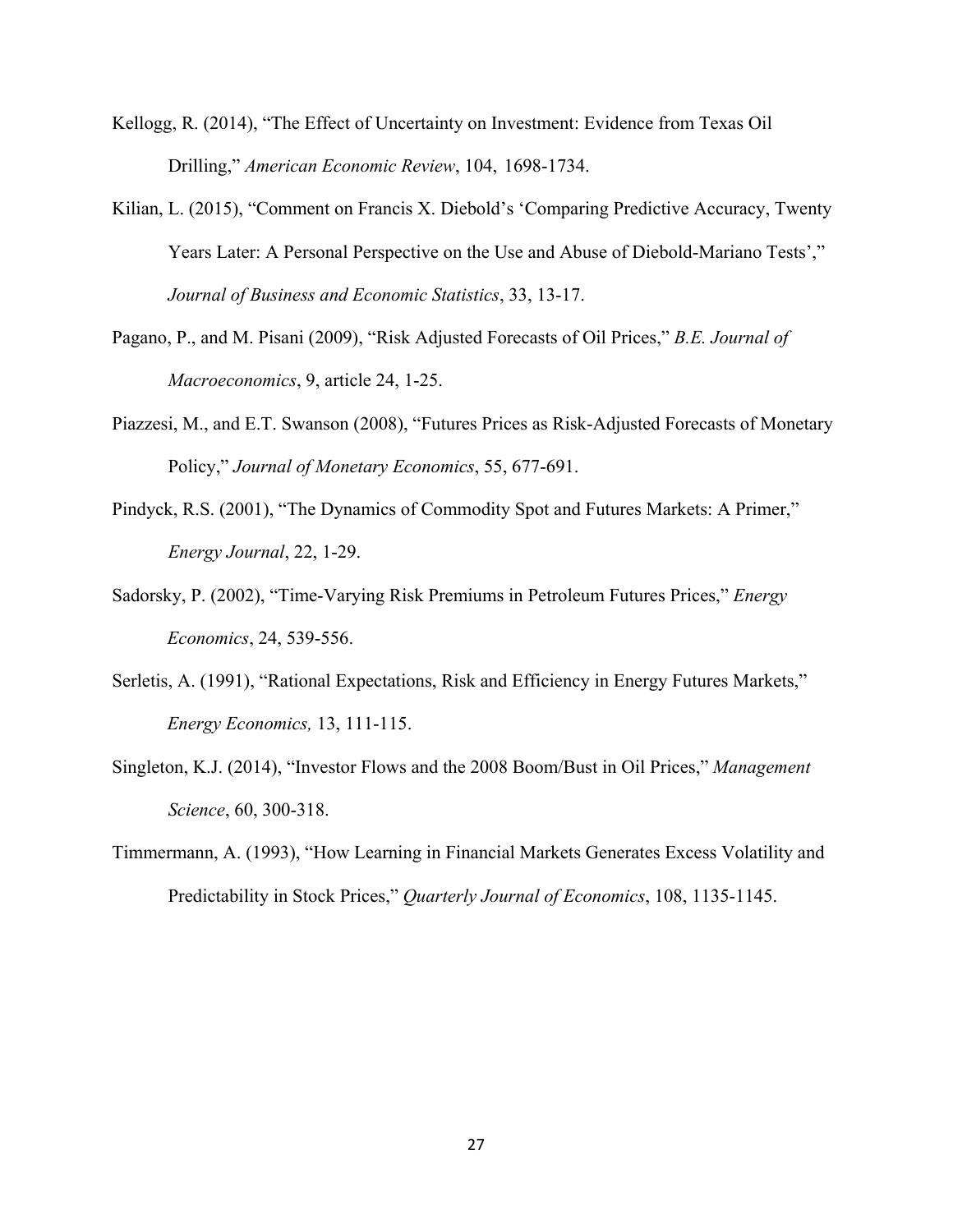| Article                                    | Model                                     | Predictors                                                                                                                                                                                                                                                                                                                                            |
|--------------------------------------------|-------------------------------------------|-------------------------------------------------------------------------------------------------------------------------------------------------------------------------------------------------------------------------------------------------------------------------------------------------------------------------------------------------------|
| Bessembinder (1992)                        | B1<br>B2                                  | Returns on CRSP value-weighted equity index<br>Returns on CRSP value-weighted equity index<br>Unexpected CPI inflation<br>Change in expected CPI inflation<br>Change in 3-month T-bill rate<br>Change in the term structure $(20YGB - 3$ -month T-bill)<br>Change in default premium (Baa - 20YGB)<br>Unexpected change in U.S. industrial production |
| Bessembinder and<br>Chan (1992)            | BC                                        | Dividend yield on CRSP value-weighted equity index<br>3-month T-bill rate<br>Junk bond premium (Baa – Aaa)                                                                                                                                                                                                                                            |
| Sadorsky (2002)                            | S                                         | Return on dividend yield on S&P 500 common stock portfolio<br>Return on junk bond premium (Baa – Aaa)<br>Return on 3-month T-bill rate<br>Market portfolio excess return                                                                                                                                                                              |
| De Roon, Nijman, and<br>Veld (2000)        | DNV1                                      | Returns on S&P 500 stock price index<br>Own-market hedging pressure<br>Cross-market hedging pressure for gold, silver, platinum,<br>heating oil                                                                                                                                                                                                       |
|                                            | DNV <sub>2</sub><br>DNV3                  | Own-market hedging pressure scaled by its standard deviation<br>Own-market price pressure scaled by its standard deviation<br>$DNV1 + own-market price pressure$                                                                                                                                                                                      |
| Gorton, Hayashi, and<br>Rouwenhorst (2013) | GHR1<br>GHR <sub>2</sub>                  | Normalized U.S. crude oil commercial inventories (no SPR)<br>Own-market hedging pressure                                                                                                                                                                                                                                                              |
| Hong and Yogo (2012)                       | HY1                                       | 1-month T-bill rate<br>Yield spread (Aaa - 1MTbill)<br>Basis by horizon                                                                                                                                                                                                                                                                               |
|                                            | HY <sub>2</sub>                           | $HY1 + growth$ rate of oil market dollar open interest                                                                                                                                                                                                                                                                                                |
| Pagano and Pisani<br>(2009)                | PP <sub>1</sub><br>PP <sub>2</sub><br>PP3 | Degree of capacity utilization in U.S. manufacturing<br>Term spreads (2YGB-1YGB, 5YGB-2YGB, 10YGB-5YGB)<br>Composite leading indicator for $OECD + 6$ NMEs                                                                                                                                                                                            |
| Bessembinder and<br>Seguin (1993)          | <b>BS</b>                                 | Ratio of trading volume of oil futures contracts to open interest<br>by horizon                                                                                                                                                                                                                                                                       |

# **Table 1. Monthly Predictor Variables for Payoff on Oil Futures Contracts**

NOTES: The sample period is 1986.1-2014.6 except for the series from the CRSP database which are only available until 2013.12 and the series in BS which start only in 1989.9 for horizons 3, 6, and 9, and in 1992.4 for horizon 12.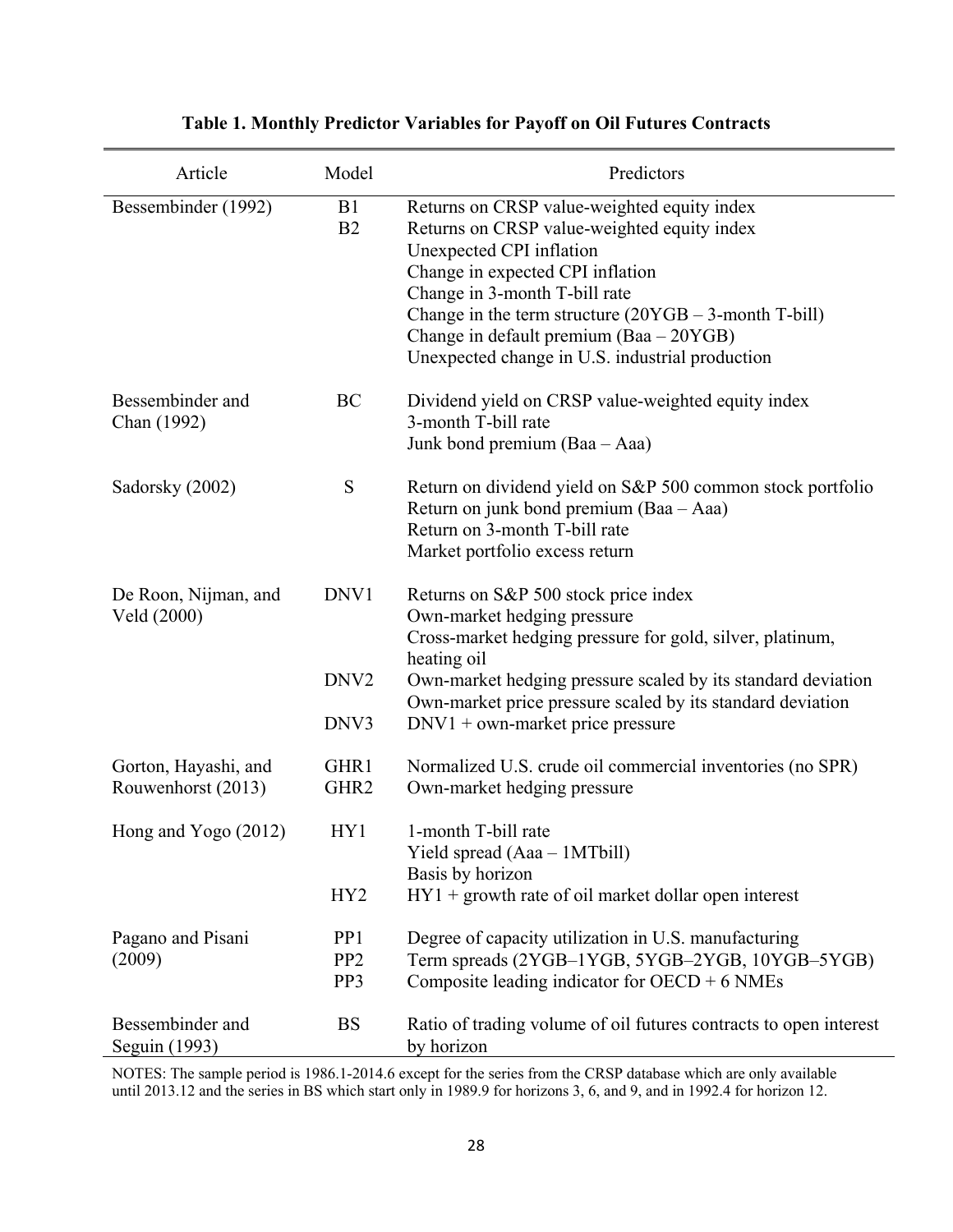| Horizon $h$ | No.<br><b>Risk Premium</b><br>$F_{\cdot}^{\prime}$ | Time-Varying<br><b>Risk Premium</b><br>$F_t^h\left(1+\hat{\alpha}+\hat{\beta}\left(F_t^h-S_t\right)/S_t\right)$ | Constant<br>Risk Premium<br>$F_t^h(1+\hat{\alpha})$ |
|-------------|----------------------------------------------------|-----------------------------------------------------------------------------------------------------------------|-----------------------------------------------------|
|             | 0.987                                              | 1.035                                                                                                           | 1.035                                               |
| b           | 0.982                                              | 1.073                                                                                                           | 1.082                                               |
| Q           | 0.949                                              | 1.074                                                                                                           | 1.087                                               |
| 12          | $0.882*$                                           | 1.041                                                                                                           | 1.043                                               |

**Table 2. Predictive Accuracy of Risk-Adjusted Oil Futures Prices Based on Full-Sample Estimates of the Risk Premium MSPE Ratio for Evaluation Period: 1992.1-2014.6** 

NOTES: All MSPE ratios have been normalized relative to the monthly no-change forecast. Boldface indicates an improvement on the monthly no-change forecast. Statistically significant improvements are marked using \* (5% significance level) and \*\* (10% significance level). The underlying risk-premium estimates are based on the full sample. MSPE reductions are evaluated based on the tests of Diebold and Mariano (1995) and Clark-West (2007), as appropriate.

| Horizon h         | $F_{i}^{h}$                                         | B <sub>1</sub>                   | B2                                       | BC                                       |                                  | S                                    | DNV1                                | DNV <sub>2</sub>                 | DNV3                                 |
|-------------------|-----------------------------------------------------|----------------------------------|------------------------------------------|------------------------------------------|----------------------------------|--------------------------------------|-------------------------------------|----------------------------------|--------------------------------------|
| 3<br>6<br>9<br>12 | 0.987<br>0.982<br>0.949<br>$0.882*$                 | 0.972<br>1.054<br>1.063<br>1.013 | $0.880**$<br>0.964<br>1.002<br>$0.901^*$ | 1.022<br>1.073<br>1.078<br>1.044         |                                  | $0.992^*$<br>1.063<br>1.068<br>1.004 | 0.927<br>1.005<br>1.040<br>0.923    | 1.043<br>1.095<br>1.122<br>1.082 | 0.927<br>1.005<br>1.041<br>0.923     |
| Horizon h         | GHR1                                                | GHR <sub>2</sub>                 | HY1                                      | HY <sub>2</sub>                          | PP <sub>1</sub>                  | PP <sub>2</sub>                      | PP3                                 | <b>BS</b>                        | <b>HW</b>                            |
| 3<br>6<br>9<br>12 | $0.991$ <sup>*</sup><br>1.015<br>$0.997$ *<br>0.831 | 1.044<br>1.102<br>1.118<br>1.088 | 1.010<br>1.046<br>1.075<br>1.071         | 1.007<br>$0.988**$<br>$0.986**$<br>1.022 | 1.027<br>1.089<br>1.117<br>1.084 | 1.013<br>1.053<br>1.038<br>0.987     | $0.964*$<br>1.051<br>1.080<br>1.045 | 1.027<br>1.073<br>1.080<br>1.045 | 0.794<br>0.667<br>$0.592^*$<br>0.535 |

**Table 3. Predictive Accuracy of Risk-Adjusted Futures Prices Based on Full-Sample Estimates of the Risk Premium MSPE Ratio for Evaluation Period: 1992.1-2014.6** 

NOTES: See Table 2. The evaluation period for B1, B2, BC and S for *h*=3 ends in 2013.12 and that for BS at *h*=12 starts only in 1992.4 due to data constraints.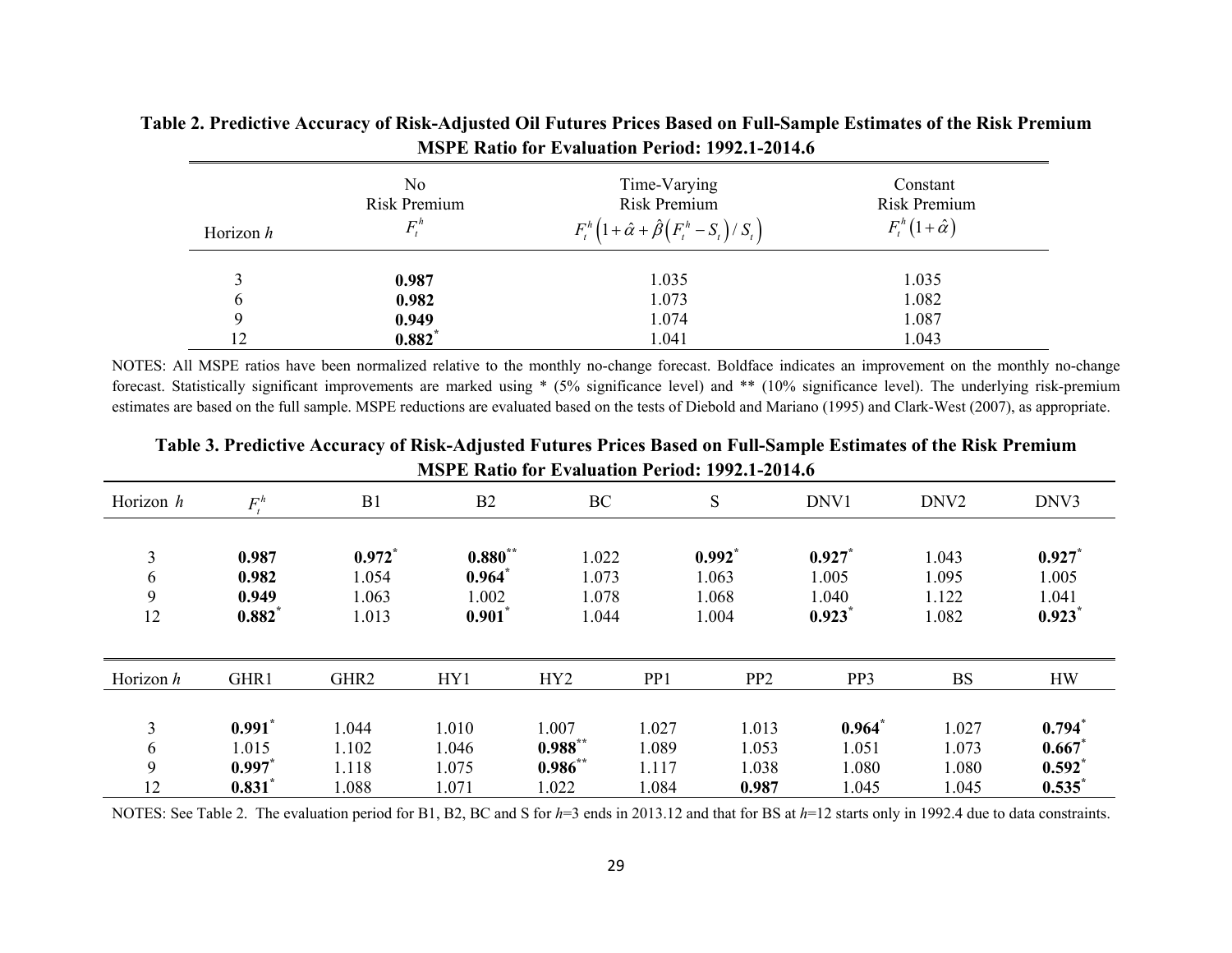| Horizon h | $E^h$          | All predictors                      | After pre-testing | Model Averaging | <b>HW</b>      |
|-----------|----------------|-------------------------------------|-------------------|-----------------|----------------|
|           | 0.987<br>0.982 | $0.711$ <sup>*</sup><br>$0.738^{*}$ | 0.796<br>0.885    | 0.976<br>1.035  | 0.794<br>0.667 |
|           | 0.949          | $0.764*$                            | $0.862^*$         | 1.045           | $0.592^*$      |
| ຳ         | $0.882*$       | $0.568^*$                           | 0.667             | $0.980**$       | 0.535          |

**Table 4. Predictive Accuracy of Risk-Adjusted Futures Prices Based on Full-Sample Estimates of the Risk Premium MSPE Ratio for Evaluation Period: 1992.1-2014.6** 

NOTES: See Table 2. The set of all predictors includes all variables in Table 3 except for market liquidity because the 12-month horizon liquidity series only starts in 1992.4. The pre-test consists of a two-sided  $t$ -test at the 10% level. The results of the pre-test are reported in Table 5. The estimates for  $h = 3$  end in 2013.12, reflecting data constraints for some predictors. The model-averaging results refer to the equal-weighted average of the oil price expectations implied by the 17 payoff regression models of the time-varying risk premium in Tables 2 and 3 (or based on 16 models when the BS specification is infeasible).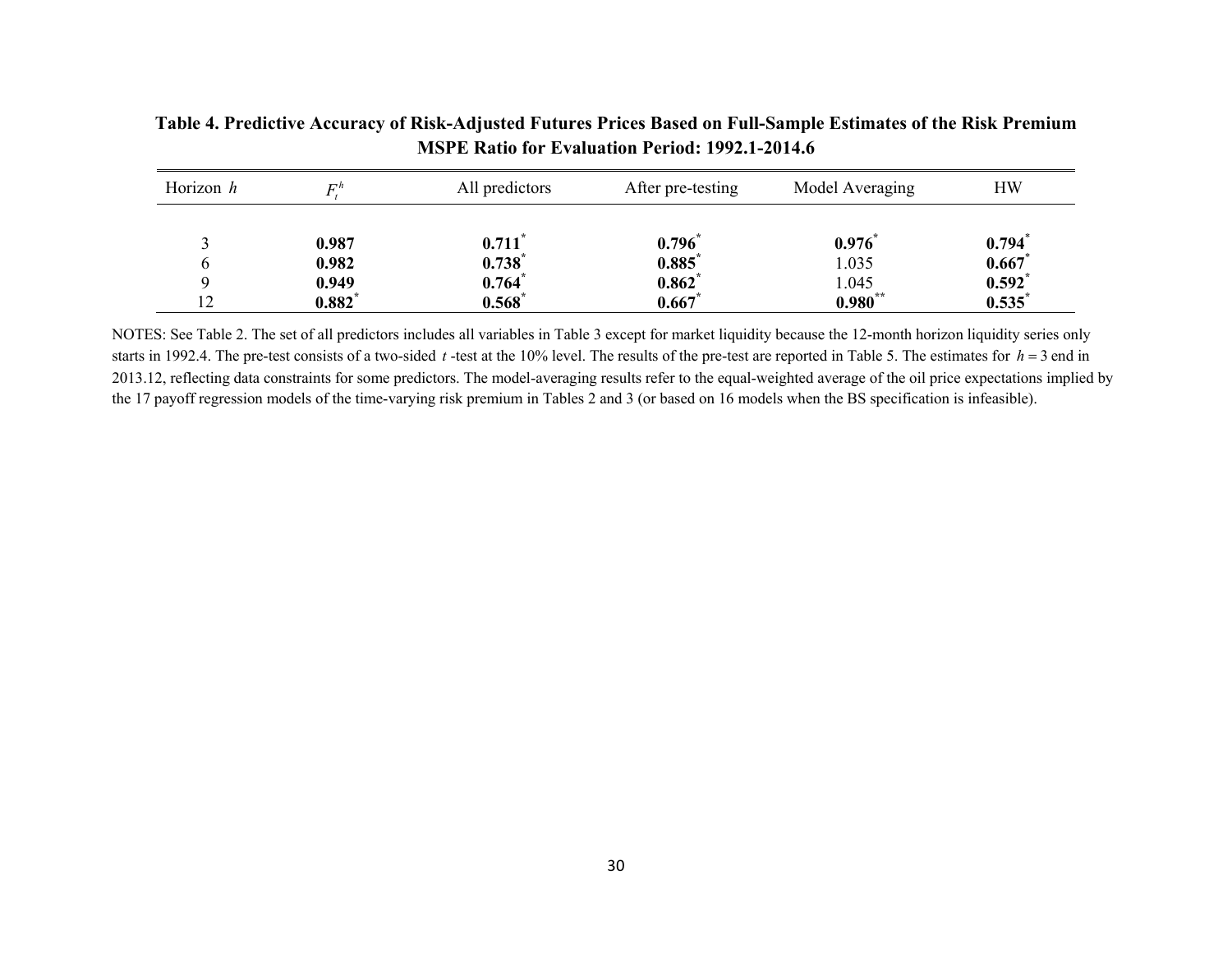|                 |                                                               | Horizon (Months) |       |       |       |
|-----------------|---------------------------------------------------------------|------------------|-------|-------|-------|
|                 |                                                               | 3                | 6     | 9     | 12    |
| B2              | Returns on CRSP value-weighted<br>equity index                | 0.124            | 0.079 | 0.085 | 0.108 |
|                 | Change in 3-month T-bill rate                                 | 0.344            | 0.870 | 0.109 | 0.008 |
|                 | Change in the term structure                                  | 0.330            | 0.942 | 0.822 | 0.974 |
|                 | Change in default premium                                     | 0.078            | 0.154 | 0.428 | 0.289 |
|                 | Unexpected change in U.S.<br>industrial production            | 0.055            | 0.049 | 0.021 | 0.101 |
|                 | Change in expected CPI inflation                              | 0.617            | 0.287 | 0.826 | 0.100 |
|                 | Unexpected CPI inflation                                      | 0.944            | 0.700 | 0.863 | 0.530 |
| DNV1            | Returns on S&P 500 stock price<br>index                       | 0.938            | 0.898 | 0.197 | 0.025 |
|                 | Gold hedging pressure                                         | 0.005            | 0.130 | 0.667 | 0.235 |
|                 | Silver hedging pressure                                       | 0.095            | 0.000 | 0.001 | 0.000 |
|                 | Platinum hedging pressure                                     | 0.189            | 0.887 | 0.170 | 0.050 |
|                 | Heating oil hedging pressure                                  | 0.923            | 0.307 | 0.705 | 0.786 |
|                 | Own-market hedging pressure                                   | 0.603            | 0.912 | 0.996 | 0.080 |
| GHR1            | Normalized U.S. crude oil<br>commercial inventories (no SPR)  | 0.051            | 0.271 | 0.149 | 0.009 |
| HY1             | 1-month T-bill rate                                           | 0.830            | 0.623 | 0.634 | 0.589 |
|                 | Yield spread                                                  | 0.522            | 0.966 | 0.474 | 0.492 |
|                 | Growth rate of oil market dollar<br>open interest             | 0.374            | 0.011 | 0.026 | 0.375 |
|                 | <b>Basis</b>                                                  | 0.126            | 0.046 | 0.004 | 0.015 |
| <b>BC</b>       | Dividend yield on CRSP value-<br>weighted equity index        | 0.879            | 0.993 | 0.745 | 0.889 |
|                 | 3-month T-bill rate                                           | 0.866            | 0.492 | 0.837 | 0.840 |
|                 | Junk bond premium                                             | 0.003            | 0.077 | 0.148 | 0.423 |
| S               | Return on dividend yield on S&P<br>500 common stock portfolio | 0.977            | 0.881 | 0.173 | 0.028 |
|                 | Return on junk bond premium                                   | 0.727            | 0.588 | 0.814 | 0.189 |
|                 | Market portfolio excess return                                | 0.877            | 0.504 | 0.454 | 0.628 |
| PP <sub>1</sub> | Degree of capacity utilization in<br>U.S. manufacturing       | 0.895            | 0.835 | 0.661 | 0.566 |
| PP <sub>2</sub> | Term spreads 1                                                | 0.943            | 0.995 | 0.887 | 0.015 |
|                 | Term spreads 2                                                | 0.258            | 0.621 | 0.913 | 0.029 |
|                 | Term spreads 3                                                | 0.424            | 0.836 | 0.856 | 0.065 |
| PP3             | Composite leading indicator for<br>$OECD + 6$ NMEs            | 0.004            | 0.003 | 0.082 | 0.811 |
| DNV3            | Own-market price pressure                                     | 0.919            | 0.811 | 0.308 | 0.422 |

**Table 5.** *p***-values for** *t***-Tests on the Predictors in the Unrestricted Payoff Regression Model** 

NOTES: The unrestricted payoff regression includes all 30 predictors included in the models in Table 4 except for BS. Boldface indicates statistical significance of the two-sided *t* -test of the null of no predictability at the 10% level. Only the statistically significant predictors are retained in the payoff regression labeled "After Pre-testing" in Table 4.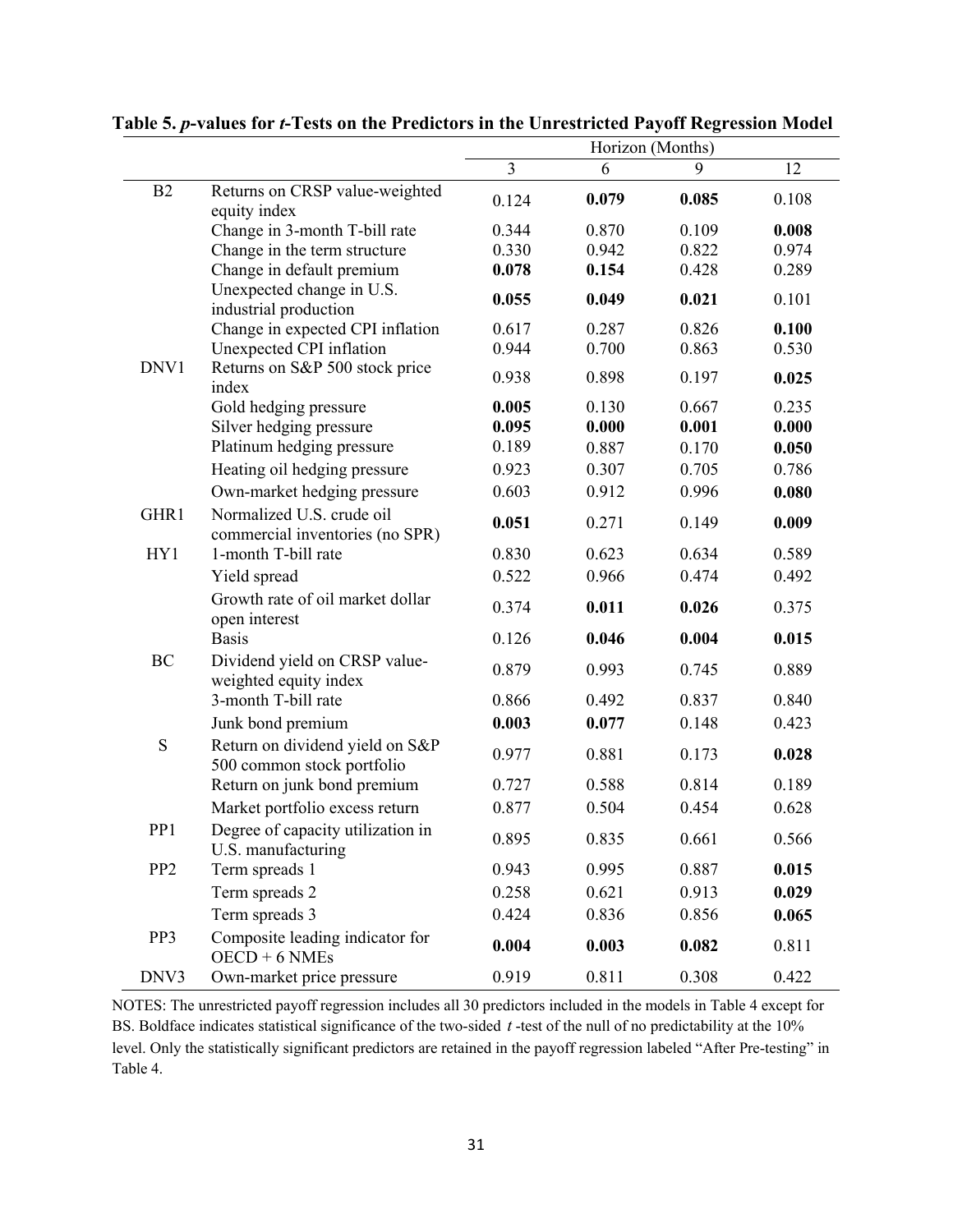|           | Evaluation period    |                  |               |               |                                    |                      |                              |                      |  |
|-----------|----------------------|------------------|---------------|---------------|------------------------------------|----------------------|------------------------------|----------------------|--|
|           |                      |                  | 1992.1:2014.6 |               |                                    |                      | 2009.1-2014.6                |                      |  |
|           |                      | Recursive Window |               |               | Rolling<br>Window<br>$(60$ months) | Recursive Window     |                              |                      |  |
| Horizon h | $F_{\cdot}^{\,h}$    | <b>Baseline</b>  | Alternative 1 | Alternative 2 | <b>Baseline</b>                    | Post-break           | Alternative 1:<br>Post-break | $F_{\cdot}^h$        |  |
| 3         | 0.987                | .083             | 1.001         | 0.987         | 1.160                              | 0.871                | $0.750^{*}$                  | 0.853                |  |
| 6         | 0.982                | 1.206            | 1.158         | 0.681         | 1.242                              | $0.676^*$            | $0.628^{*}$                  | 0.743                |  |
| 9         | 0.949                | 1.365            | 1.318         | $0.601***$    | 1.275                              | $0.596^*$            | 0.539'                       | $0.628^*$            |  |
| 12        | $0.882$ <sup>*</sup> | .511             | 1.481         | 0.539         | 1.227                              | $0.629$ <sup>*</sup> | 0.584                        | $0.549$ <sup>*</sup> |  |

# **Table 6. MSPE Ratio of Risk-Adjusted Out-of-Sample Forecasts of the Spot Price Based on HW Term-Structure Model**

NOTES: Boldface indicates improvements on the no-change forecast. Statistically significant improvements test are marked using \* (5% significance level) and \*\* (10% significance level). The baseline model corresponds to the HW model in Tables 3 and 4, except that the model is estimated recursively without allowing for a break in 2005.1. Alternative 1 refers to the same model, except we add to the HW forecast the change in the daily oil futures price of maturity *h* between the day on which the forecast is generated by the HW model (in the middle of the current month) and the last trading day of that month. Alternative 2 refers to the recursively evaluated HW model without breaks with the full-sample parameter estimates of the same model imposed. The post-break HW model estimates are based on data starting in 2005.1 (after the break date imposed in the original HW full-sample specification) and compared to the corresponding futures price benchmark. The initial recursive model is estimated based on 48 monthly observations. We follow the literature in assessing the statistical significance of the recursive MSPE reductions based on the test of Clark and West (2007). This test (like similar tests in the literature) is biased toward rejecting the null of equal MSPEs because it tests the null of no predictability in population rather than the null of equal out-of-sample MSPEs (see Inoue and Kilian 2004). Thus, these test results have to be interpreted with caution. For further discussion of the problem of out-of-sample inference see Kilian (2015).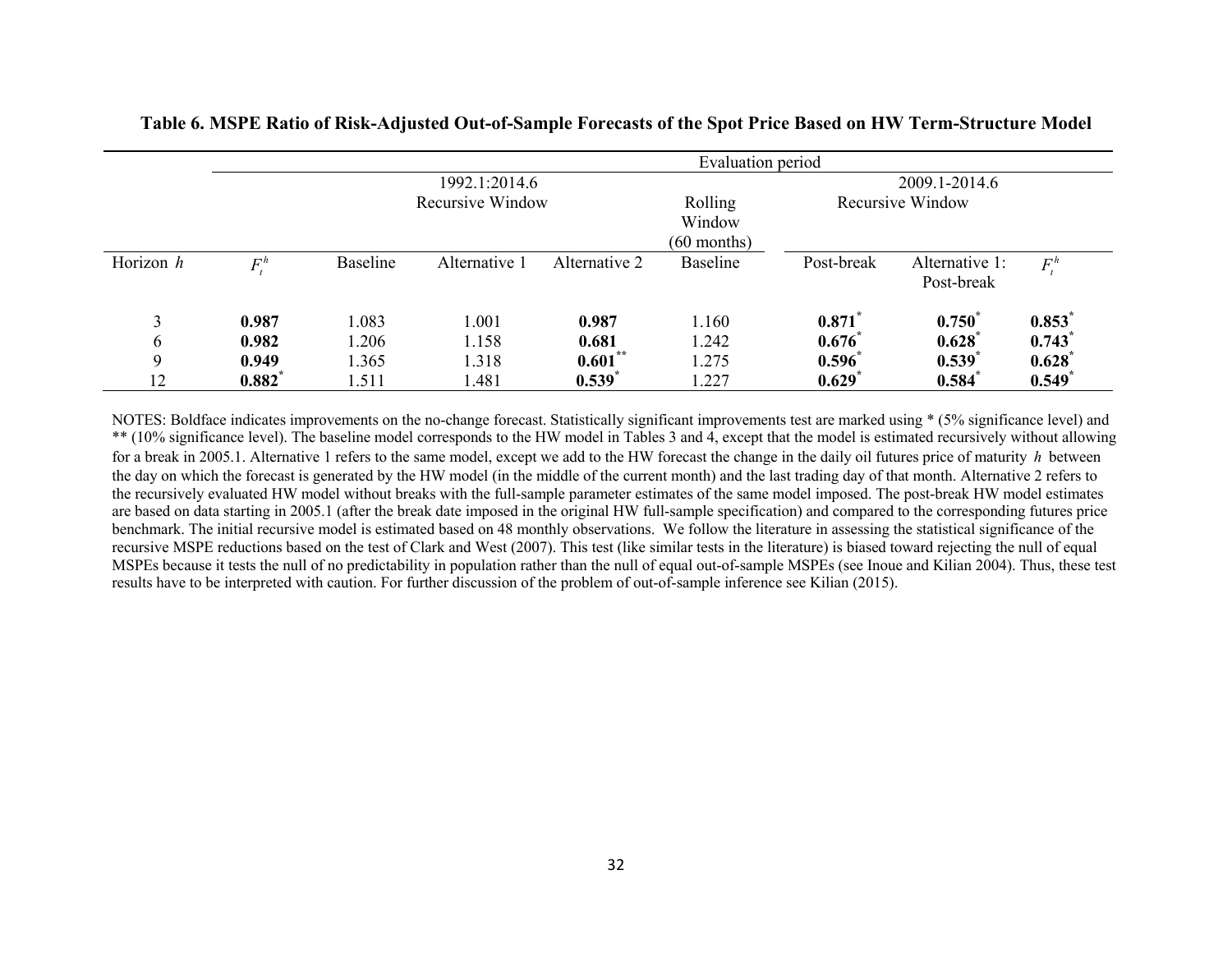

**Figure 1: Alternative Monthly Estimates of the Time-Varying Risk Premium in the Oil Futures Market at the 12-Month Horizon** 

NOTES: The plot shows 17 alternative estimates of the time-varying risk premium based on predictors that have been proposed in the related literature. The plot illustrates that there is substantial disagreement on the magnitude and sign of the time-varying risk premium. Qualitatively similar results are obtained for other horizons.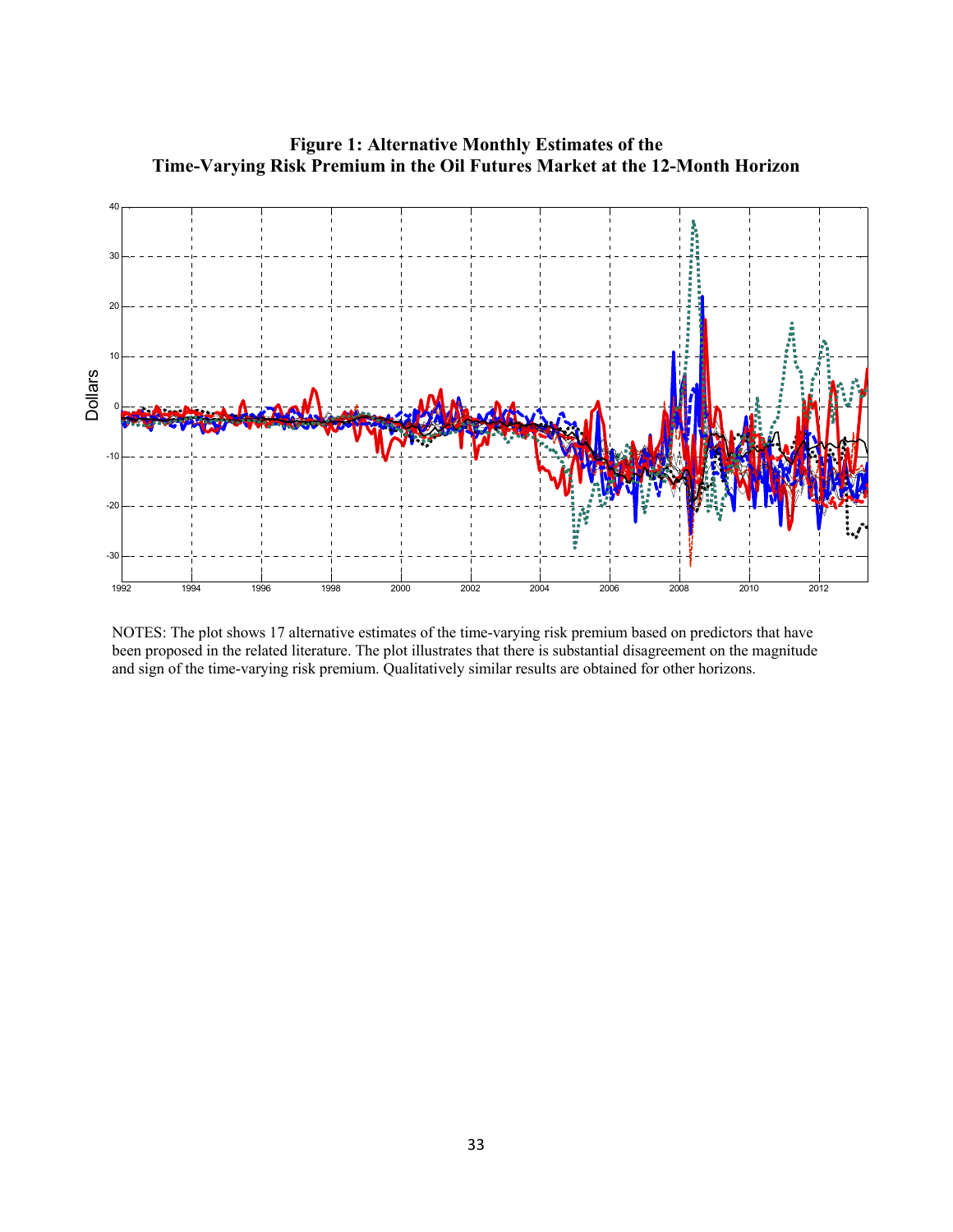

**Figure 2: Oil Price Expectations Based on the Payoff Regression with All Predictors** 

NOTES: The risk-adjusted futures price is a measure of the futures market's expectation of the price of oil. The risk adjustment is derived from an unrestricted payoff regression including all 30 predictors listed in Table 5.

0<br>1992 1994 1996 1998 2000 2002 2004 2006 2008 2010 2012 2014 50 100 150 3-Month Oil Futures Price Dollars without risk adjustment risk-adjusted <sup>1992</sup> <sup>1994</sup> <sup>1996</sup> <sup>1998</sup> <sup>2000</sup> <sup>2002</sup> <sup>2004</sup> <sup>2006</sup> <sup>2008</sup> <sup>2010</sup> <sup>2012</sup> <sup>2014</sup> <sup>0</sup> 50 100 150 6-Month Oil Futures Price Dollars <sup>1992</sup> <sup>1994</sup> <sup>1996</sup> <sup>1998</sup> <sup>2000</sup> <sup>2002</sup> <sup>2004</sup> <sup>2006</sup> <sup>2008</sup> <sup>2010</sup> <sup>2012</sup> <sup>2014</sup> <sup>0</sup> 50 100 150 9-Month Oil Futures Price Dollars <sup>1992</sup> <sup>1994</sup> <sup>1996</sup> <sup>1998</sup> <sup>2000</sup> <sup>2002</sup> <sup>2004</sup> <sup>2006</sup> <sup>2008</sup> <sup>2010</sup> <sup>2012</sup> <sup>2014</sup> <sup>0</sup> 50 100 150 12-Month Oil Futures Price Dollars

**Figure 3: Oil Price Expectations based on the HW Term-Structure Model** 

NOTES: The risk-adjusted futures price is a measure of the futures market's expectation of the price of oil. The risk adjustment is derived from an updated estimate of the term structure model in Hamilton and Wu (2014).